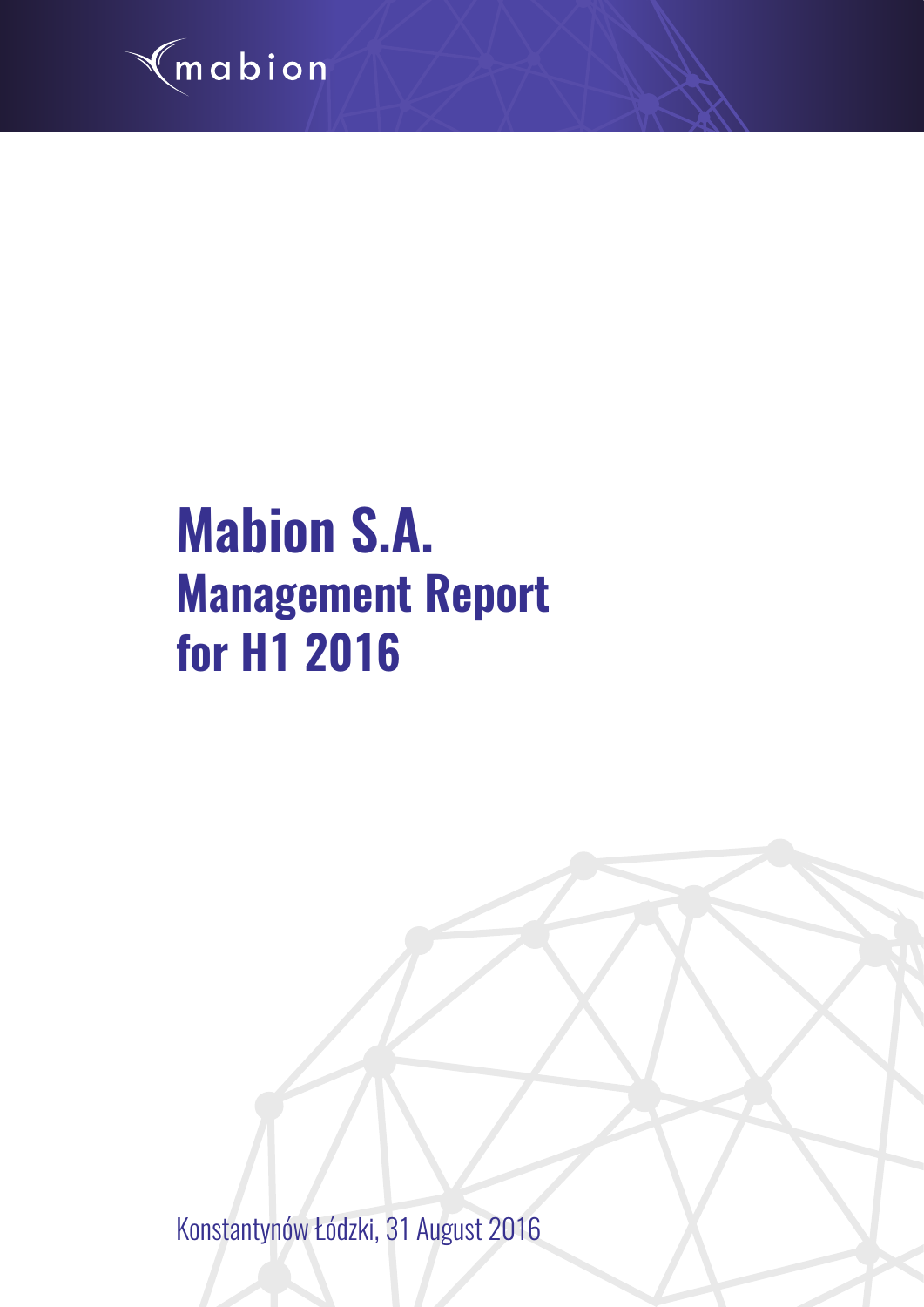# Mabion S.A. Management Report for H1 2016

# Contents:

|                | 1. Selected financials                                                                                                                                                                                                                                                | $\overline{2}$ |
|----------------|-----------------------------------------------------------------------------------------------------------------------------------------------------------------------------------------------------------------------------------------------------------------------|----------------|
| 2 <sub>1</sub> | About Mabion S.A.                                                                                                                                                                                                                                                     | 3              |
|                | 2.1. Composition of the Management Board and Supervisory Board                                                                                                                                                                                                        | 3              |
|                | 2.2. Consolidated entities                                                                                                                                                                                                                                            | 3              |
| 3.             | <b>Mabion S.A. business</b>                                                                                                                                                                                                                                           | 3              |
|                | 3.1. Scope of activity                                                                                                                                                                                                                                                | 3              |
|                | 3.2. Summary of the activities conducted by Mabion S.A.<br>in the 1st half of 2016 and until the report publishing date                                                                                                                                               | 4              |
|                | 3.3. Transactions with related parties other than arm's length transactions 6                                                                                                                                                                                         |                |
|                | 3.4. Information on guarantees, loan sureties and borrowings granted                                                                                                                                                                                                  | 6              |
|                | 3.5. Basic risks and threats for Mabion S.A.                                                                                                                                                                                                                          | 6              |
|                | 4. Assets and financial position of Mabion S.A.: Overview                                                                                                                                                                                                             | 15             |
|                | 4.1. Rules for the preparation of the condensed half-yearly<br>financial statements                                                                                                                                                                                   | $15\,$         |
|                | 4.2. Financial position of Mabion S.A. after H1 2016                                                                                                                                                                                                                  | 15             |
|                | 4.3. Description of factors and events with material effect<br>on the condensed financial statements                                                                                                                                                                  | 18             |
|                | 4.4. Factors which will influence the financial performance<br>for at least the upcoming six months                                                                                                                                                                   | 18             |
|                | 4.5. Position of the Management Board on the feasibility<br>of the previously published performance forecasts for the year                                                                                                                                            | 19             |
| 5.             | <b>Shares and shareholders</b>                                                                                                                                                                                                                                        | 19             |
|                | 5.1. Ownership of the share capital                                                                                                                                                                                                                                   | 19             |
|                | 5.2. Shareholders holding at least 5% of the total votes                                                                                                                                                                                                              | 20             |
|                | 5.3. Summary of shareholding by managers and supervisors                                                                                                                                                                                                              | 21             |
|                | 5.4. Share quotations on the Warsaw Stock Exchange                                                                                                                                                                                                                    | 22             |
| 6.             | Other material information and events                                                                                                                                                                                                                                 | 23             |
|                | 6.1. Procedures pending before courts, competent arbitration<br>authorities or public administration authorities                                                                                                                                                      | 23             |
|                | 6.2. Other information that might be important for the assessment<br>of the Company's human resources, assets, financial position,<br>profit/loss and changes thereof, as well as any information<br>considered significant in order to assess Mabion S.A.'s capacity |                |
|                | to meet its obligations.                                                                                                                                                                                                                                              | 23             |
|                | 6.3. Other events                                                                                                                                                                                                                                                     | 23             |

1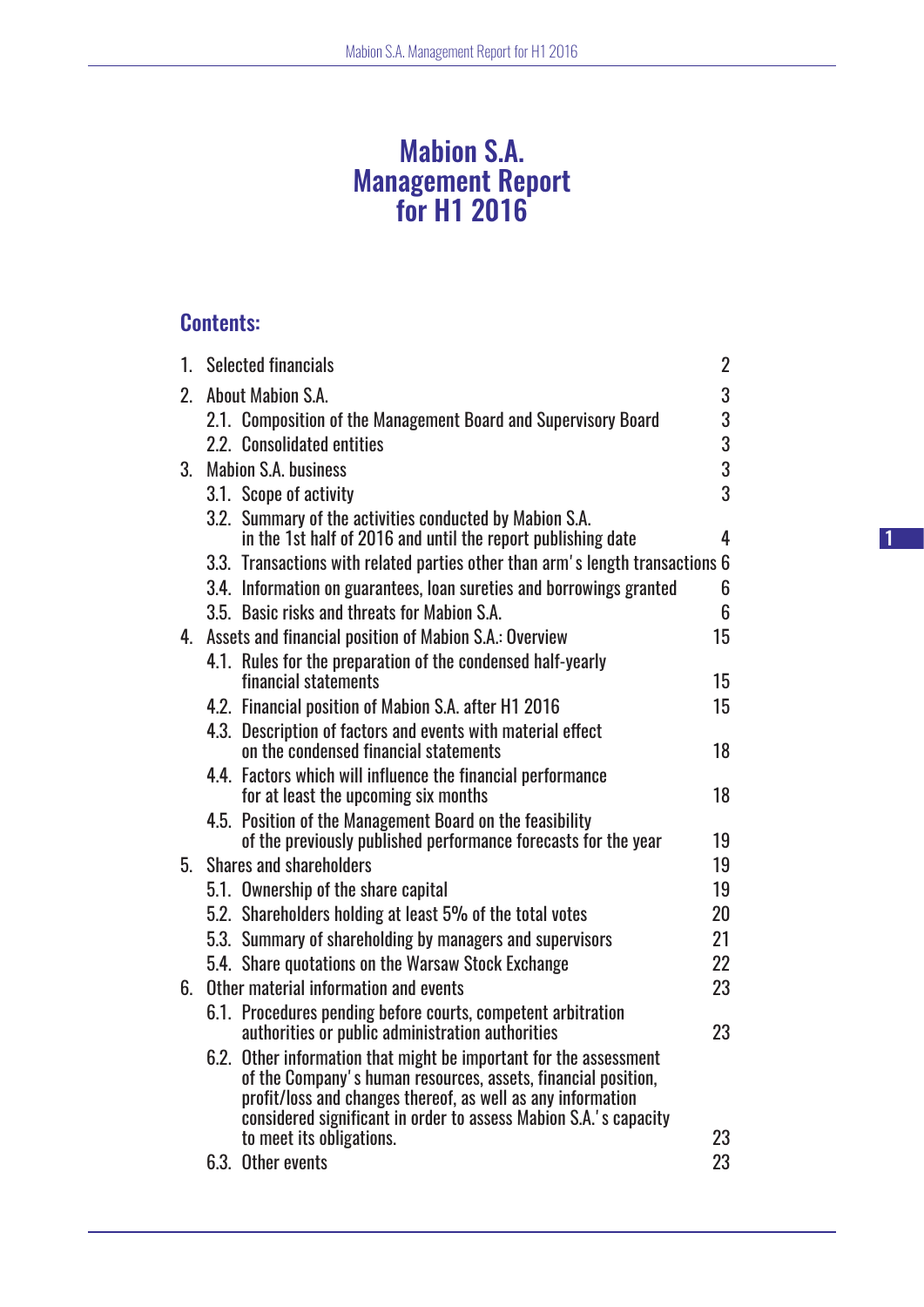# 1. Selected financials

|                                                            | in PLN '000   |               | in EUR '000   |               |
|------------------------------------------------------------|---------------|---------------|---------------|---------------|
|                                                            | to 30.06.2016 | to 30.06.2015 | to 30.06.2016 | to 30.06.2015 |
| Net sales of products, goods and materials                 | 0.0           | 2.727.3       | 0.0           | 659.7         |
| Profit (loss) on operating activities                      | $-4356.8$     | $-1.964.3$    | $-994.6$      | $-475.1$      |
| Gross profit (loss)                                        | $-4556.0$     | $-2.084.1$    | $-1040.1$     | $-504.1$      |
| Net profit (loss)                                          | $-4630.3$     | $-1.987.6$    | $-1057.0$     | $-480.8$      |
| Net cash flows from operating activities                   | $-19499.2$    | $-7.117.6$    | $-4451.4$     | $-1.721.7$    |
| Net cash flows from investing activities                   | $-738.2$      | $-7.794.4$    | $-168.5$      | $-1.885.4$    |
| Net cash flows from financing activities                   | 15 0 78.9     | 8.010.8       | 3 4 4 2 . 3   | 1.937.7       |
| <b>Total net cash flows</b>                                | $-5158.5$     | $-6.901.2$    | $-1177.6$     | $-1.669.3$    |
|                                                            | 30.06.2016    | 31.12.2015    | 30.06.2016    | 31.12.2015    |
| <b>Total assets</b>                                        | 203 714.9     | 193546.9      | 46 032.1      | 45 417.5      |
| Liabilities and provisions for liabilities                 | 66 609.5      | 65 911.2      | 15 0 5 1.3    | 15 466.7      |
| Long-term liabilities                                      | 138.2         | 155.4         | 31.2          | 36.5          |
| <b>Short-term liabilities</b>                              | 16 181.7      | 12 219.5      | 3656.5        | 2867.4        |
| Equity                                                     | 137 105.4     | 127 635.7     | 30 980.8      | 29 950.9      |
| Share capital                                              | 1150.0        | 1116.0        | 259.9         | 261.9         |
| Number of shares                                           | 11 500 000    | 10 800 000    | 11 500 000    | 10 800 000    |
| Earnings (loss) per ordinary share (in PLN/EUR)            | $-0.65$       | $-0.44$       | $-0.15$       | $-0.10$       |
| Diluted earnings (loss) per ordinary share (in<br>PLN/EUR) | $-0.65$       | $-0.44$       | $-0.15$       | $-0.10$       |
| Book value per share (in PLN/EUR) *                        | 11.93         | 11.44         | 2.70          | 2.59          |
| Diluted book value per share (in PLN/EUR)                  | 11.93         | 11.44         | 2.70          | 2.59          |
| Declared or paid dividend per share (in PLN/EUR)           | 0             | 0             | 0             | $\theta$      |

Selected items of the balance sheet presented in EUR were converted according to the average exchange rate of EUR, as announced by the National Bank of Poland (NBP) on 30 June 2016 (4.4255 PLN/EUR) and on 31 December 2015 (4.2615 PLN/EUR). Selected items of the income statement and the statement of cash flows were converted into EUR according to the arithmetic mean of the average exchange rates for EUR, as announced by the National Bank of Poland (NBP) on the last day of each month during the period of 6 months ended on 30 June 2016 and the period of 6 months ended on 30 June 2015 (respectively: 4.3805 PLN/EUR and 4.1341 PLN/EUR).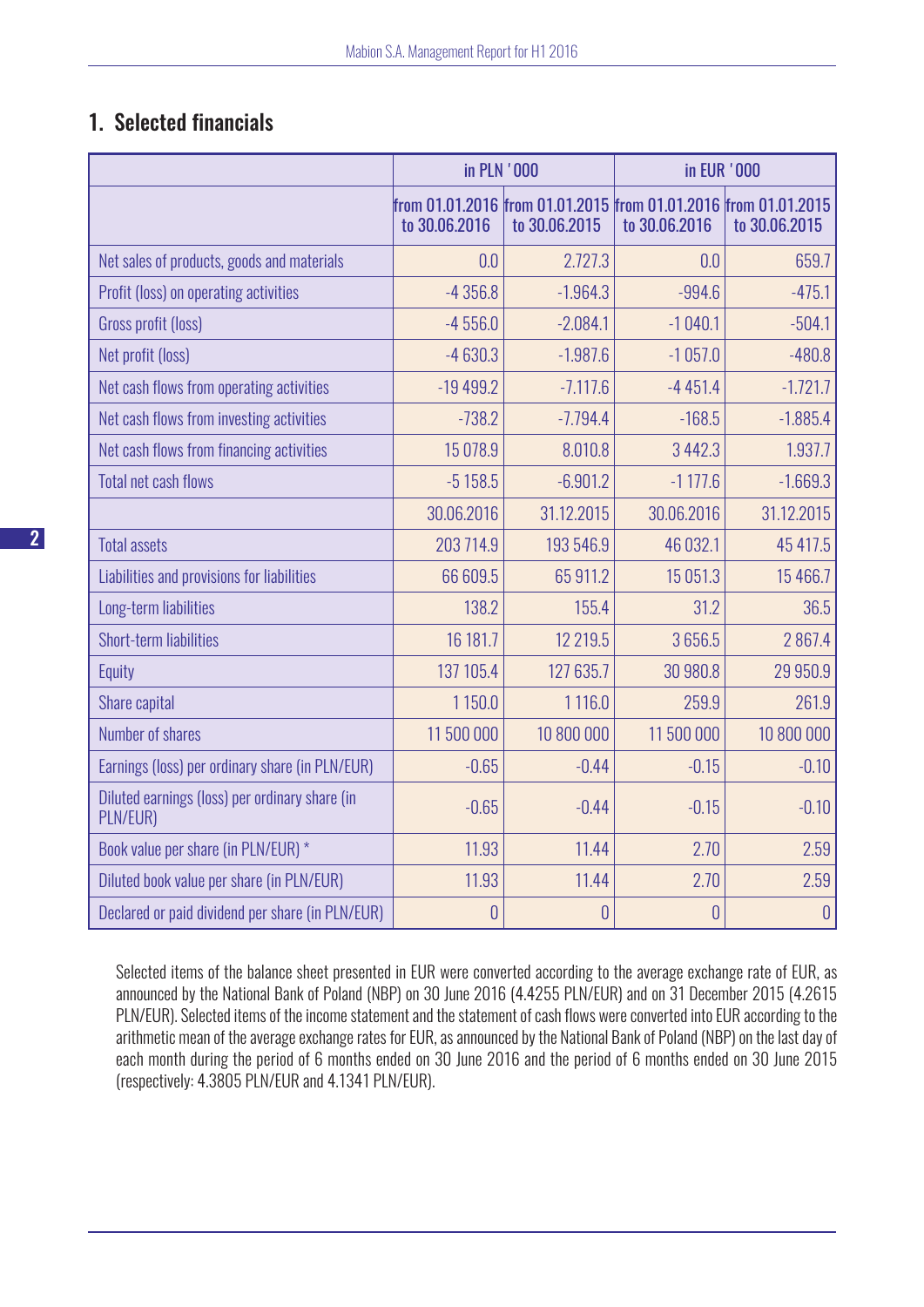# 2. About Mabion S.A.

# 2.1.Composition of the Management Board and Supervisory Board

In the reporting period and by the date of this report, the composition of the Management Board has not changed, and so as at 31 August 2016, the Board was composed of 4 members:

> Maciej Wieczorek President of the Management Board Sławomir Jaros Member of the Management Board Jarosław Walczak Member of the Management Board Artur Chabowski Member of the Management Board.

In the reporting period, the composition of the Supervisory Board has changed. On 7 June 2016, the Ordinary General Meeting, acting pursuant to Article 385 § 1 of the Code of Commercial Companies and § 21 section 3 of the Articles of Association, appointed Ms Małgorzata Badowska to be a Member of the Supervisory Board as of 7 June 2016. As at 31 August 2016, the Supervisory Board was composed of 7 members:

| Robert Aleksandrowicz | <b>Chairman of the Supervisory Board;</b>    |
|-----------------------|----------------------------------------------|
| Bogdan Manowski       | Deputy Chairman of the Supervisory Board;    |
| Grzegorz Stefański    | Member of the Supervisory Board;             |
| Jacek Nowak           | Member of the Supervisory Board;             |
| Tadeusz Pietrucha     | Independent Member of the Supervisory Board; |
| Tomasz Jasny          | Independent Member of the Supervisory Board; |
| Małgorzata Badowska   | Independent Member of the Supervisory Board. |

# 2.2.Consolidated entities

Mabion does not own any shares or stock in other entities. No other circumstances apply either that could lead to the conclusion that the Company is a parent company within the meaning of Article 4 § 1 item 4) of the Code of Commercial Companies. In H1 2016 Mabion was not involved in a capital group and did not prepare consolidated financial statements.

# 3. Mabion S.A. business

# 3.1.Scope of activity

The activity of Mabion is focused on conducting research and development activities which enable the implementation of new biotechnological and biosimilar drugs developed thanks to the achievements of modern genetic engineering. The Company's strategic goal is to develop, manufacture and market drugs used in treatment of cancer, autoimmune and metabolic diseases. The Company is currently developing several drugs which are biosimilar to original medicinal products (so–called reference drugs) available on the market, which are used in the treatment of cancer, autoimmune and metabolic diseases. These include:

- » Monoclonal antibody Mabion CD20 an oncology drug biosimilar to MabTher/Rituxan (where the active substance is rituximab) manufactured by Roche. MabThera/Rituxan is widely used in the treatment of blood cancers (lymphomas, leukaemia) and rheumatoid arthritis;
- » Monoclonal antibody MabionHER2 an oncology drug biosimilar to Herceptin (where the active substance is trastuzumab) manufactured by Roche. Herceptin is used in breast cancer treatment;
- » Monoclonal antibody MabionVEGF Fab a drug biosimilar to Lucentis (where the active substance is Ranimizumab). Lucentis (Roche) is used in adults in several diseases resulting in vision impairment;
- » Monoclonal antibody MabionEGFR an oncology drug biosimilar to Erbitux (where the active substance is Cetuximab). Erbitux (by Imcolne) is indicated in metastatic colorectal cancer treatment;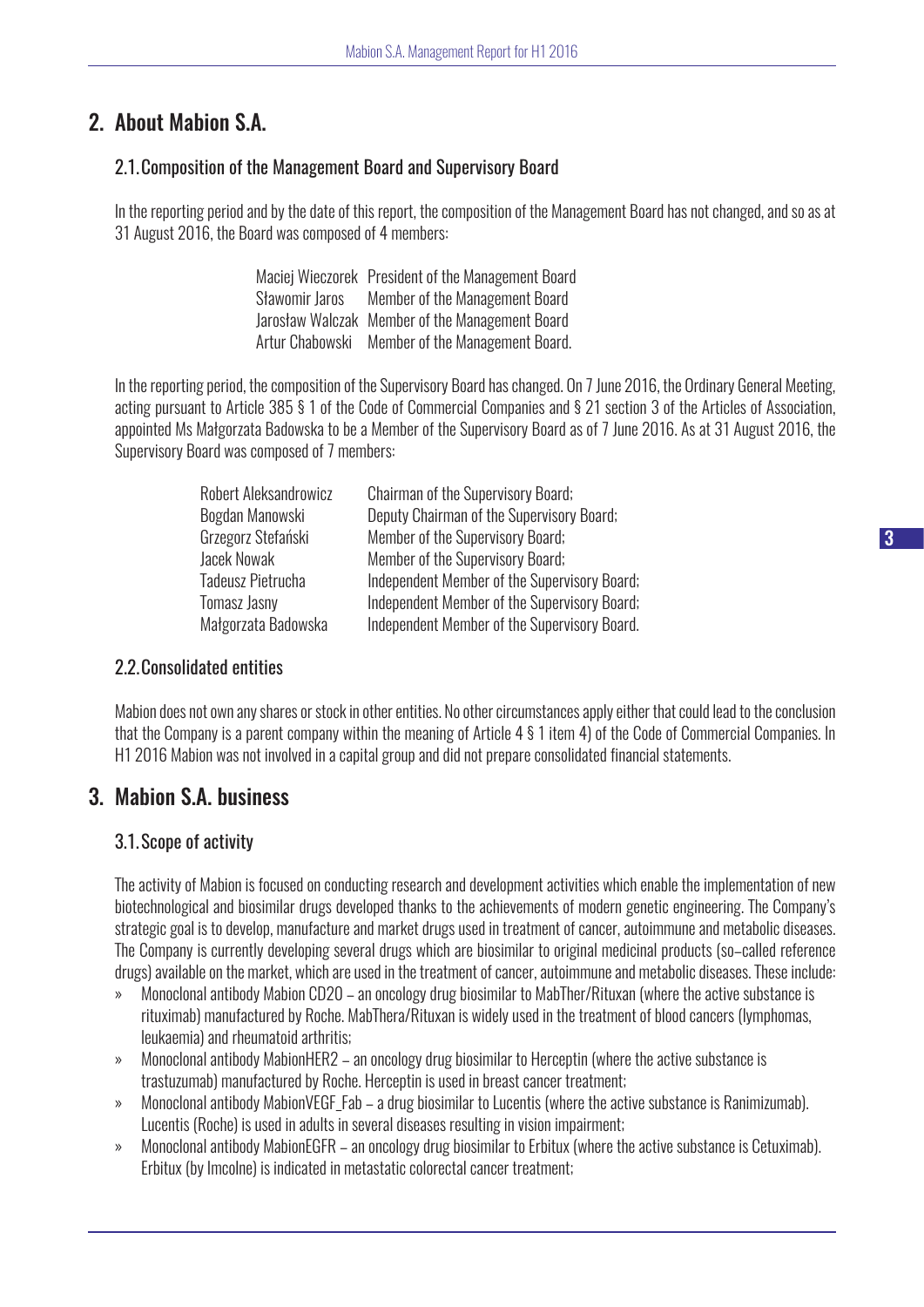» Monoclonal antibody MabionVEGF – an oncology drug biosimilar to Avastin (where the active substance is Bevacizumab). Avastin (Genetech/Roche) is used in adults in cancer treatment (colon or rectal cancer, metastatic breast cancer, metastatic or recurrent lung cancer) along with other anticancer drugs.

Mabion CD20 is the top priority drug which is currently also at the most advanced stage of development among all drugs produced by the Company.

# 3.2. Summary of the activities conducted by Mabion S.A. in the 1st half of 2016 and until the report publishing date

On 8 January 2016 the Company familiarised itself with the Chief Pharmaceutical Inspector's decision dated 31 December 2015 on granting the permission to Mabion S.A. to "The production of the Investigational Medicinal Product" at the Scientific-Industrial Complex of Medical Biotechnology in Konstantynów Łódzki. The permission granted by the Chief Pharmaceutical Inspector enables the launching of the production of said drug by the Konstantynów Łódzki Complex. The Company announced the receipt of the permission in its current report No. 1/2016.

On 5 February 2016 Mabion received the report on the inspection conducted on 3 February 2016, concerning the fulfilment of the conditions stipulated in the permission to conduct activity in the Łódź Special Economic Zone, in the Research and Development Centre of Biotechnological Medicinal Products at 17, Fabryczna Street. Based on the inspection conducted, it was found that the condition set in the permission, imposing the obligation to incur eligible investment outlays within the Zone, in the minimum amount of PLN 20,000,000, had been fulfilled. As part of its activities conducted within the Zone, the Company is entitled to tax relief in respect of the costs of the investment, provided that the maximum amount of eligible expenses is PLN 30,000,000. The Company has incurred eligible investment outlays in the total amount of approximately PLN 30,000,000 (all covered.). At the same time, the maximum intensity of the regional investment aid in respect of the relief equals 70%, which forms the basis for the Company's enjoying its right to tax relief until 2026, to the amount of 70% of the total maximum eligible costs. The condition which is yet to be fulfilled by the Company refers to maintaining employment of at least 25 workers until the end of 2016. Currently the Company hires over 50 employees in its Centre at 17, Fabryczna Street in Łódź. This condition can therefore be reasonably expected to be fulfilled. The Company announced this fact it its current report No. 4/2016.

On 21 June 2016 the Company's Management Board released information on the current status of clinical trials, indicating an increase, as of 20 June 2016, in the number of patients who already had been administered the drug in both trials:

| Trial status as of 11 May 2016                                                                                                                                                                                                                       | Trial status as of 20 June 2016                                                                                                                                                                                                                                                                                                                                                                                                                                                                                               |
|------------------------------------------------------------------------------------------------------------------------------------------------------------------------------------------------------------------------------------------------------|-------------------------------------------------------------------------------------------------------------------------------------------------------------------------------------------------------------------------------------------------------------------------------------------------------------------------------------------------------------------------------------------------------------------------------------------------------------------------------------------------------------------------------|
| <b>NHL</b><br>» 17 patients covered by the clinical trial procedures,<br>including<br>» 9 patients already administered the drug                                                                                                                     | <b>NHL</b><br>» 38 patients covered by the clinical trial procedures,<br>including<br>» 28 patients already administered the drug                                                                                                                                                                                                                                                                                                                                                                                             |
| <b>Rheumatoid arthritis (RA)</b><br>» 801 patients covered by the clinical trial procedures,<br>including<br>» 583 patients already administered the drug,<br>including 105 patients already administered the drug as<br>part of the PK/PD sub-trial | <b>Rheumatoid arthritis (RA)</b><br>» 887 patients covered by the clinical trial procedures,<br>including<br>» 622 patients already administered the drug,<br>including 141 patients already administered the drug as<br>part of the PK/PD sub-trial, due to recruiting PK/PD<br>patients <sup>1</sup> both in Poland and Ukraine. An extension of<br>cooperation with Ukrainian facilities by including the<br>PK/PD option was aimed at accelerating the recruitment<br>of patients for the purpose of the PK/PD sub-trial. |

The above information was published in the current report No. 18/2016.

<sup>1</sup> The PK/PD patients are subjected to additional procedures as part of the clinical trial. They form a group of patients in whom the following parameters are examined: » PK- plasma drug concentration at different time points;

» PD- lymphocyte level at different time points.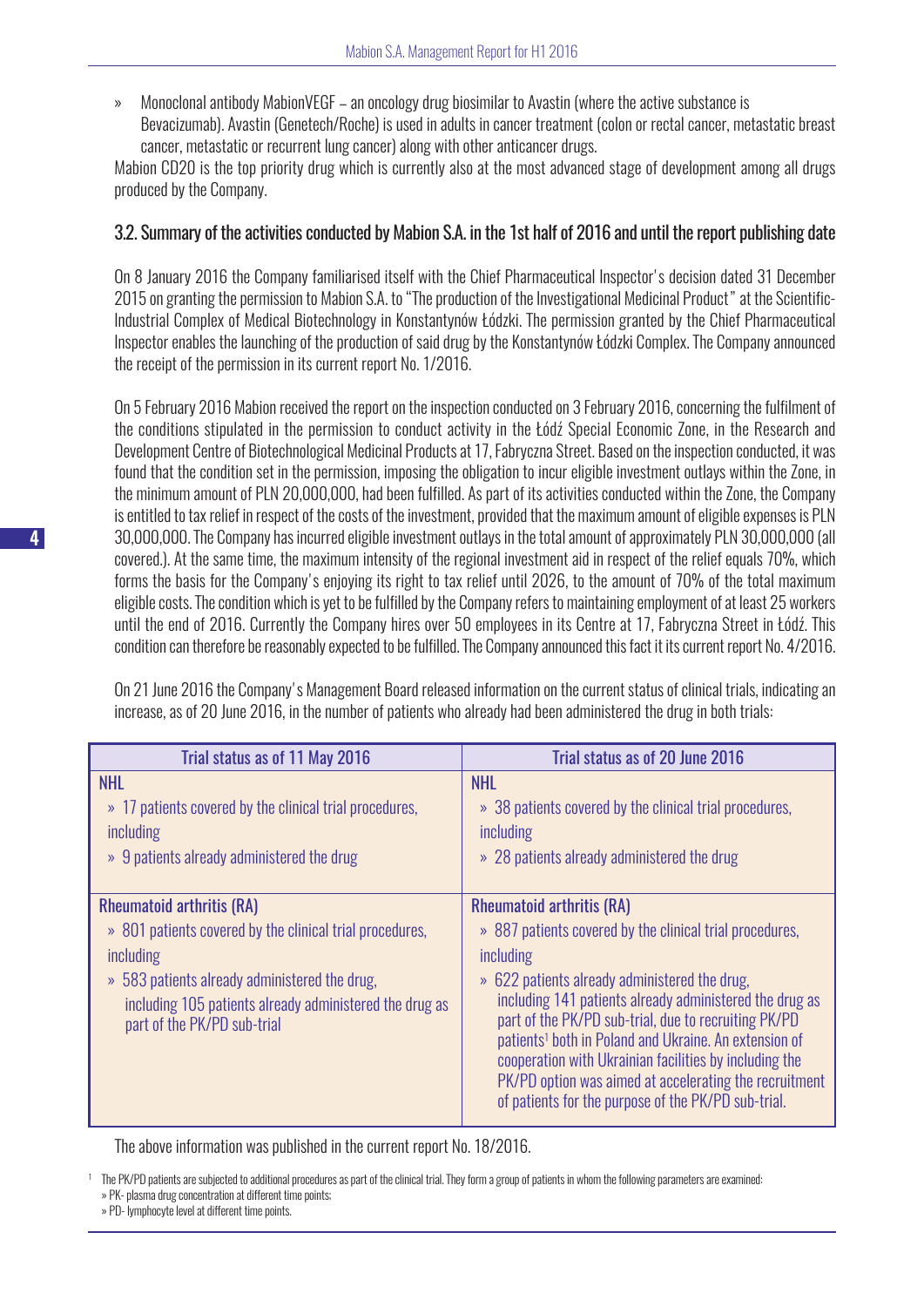As of the report publishing date (31.08.2016), the status of the clinical trial is as follows:

| Trial status as of 31 August 2016                                                                                                                                                                                                                  |  |  |  |  |  |  |
|----------------------------------------------------------------------------------------------------------------------------------------------------------------------------------------------------------------------------------------------------|--|--|--|--|--|--|
| <b>NHL</b><br>» 91 patients covered by the clinical trial procedures, including<br>» 61 patients already administered the drug                                                                                                                     |  |  |  |  |  |  |
| <b>Rheumatoid arthritis (RA)</b><br>» 965 patients covered by the clinical trial procedures, including<br>» 679 patients already administered the drug,<br>including 203 patients already administered the drug as part of the PK/PD<br>sub-trial. |  |  |  |  |  |  |

Considering the above and assuming that the recruitment to the RA trial will continue, it is very likely that the last RA patient will be recruited at the turn of the 3rd and 4th quarter 2016. The NHL trial proceeds smoothly. The recruitment process is regular and proceeds nearly as expected. Ukraine is definitely the most important country in the trial and the access to patients from that country currently determines the recruitment speed. Taking into account the current variables, the last patient should be recruited by the end of the 4th quarter of 2016. Recruitment of the last patient as part of the clinical trial, however, does not mean the trial completion, given that all recruited patients must undergo the entire clinical trial procedure (i.a. drug administration, analysis, and six-month observation period).

On 15 July 2016 (i.e. after the balance sheet day) the Company decided to restrict the inclusion of new patients from the PK/PD sub-group to the MabionCD20 clinical trial in respect of the Rheumatoid Arthritis (RA). This decision resulted from the fact that the number of patients included had exceeded the level indispensable to conducting statistical analyses by the number close to the historic level of "drop outs". The Company's Management Board launched the procedures to verify the completeness of clinical data which is necessary to take a decision on the final closing of the RA recruitment. The Company's decision was published in its current report No. 21/2016.

On 29 July 2016 the Company announced that the talks conducted with three entities having global experience in the marketing, distribution and evaluation of biosimilar drugs, aimed at selecting the exclusive distributor for the sales and marketing of MabionCD20 within the European Union, continued to be at an advanced level. Each of these entities expressed keen interest in Mabion CD20. The Company's aim was to procure the conclusion of a contract with the selected partner within a couple of weeks. The above information was published in the current report No. 22/2016.

On 8 August 2016 the Company's Management Board, having analysed the report on "The analysis of the number of patients who could qualify for the PK analyses as part of the MABRA PK/PD trial" ("the Report"), resolved to close the recruitment of patients for the purpose of the MabionCD20 RZS - PK/PD sub-trial. The decision on closing patients' recruitment for the MabionCD20 RA - PK/PD trial results from the fact that the required number was exceeded by 27%, based on comparing the number of patients required for the PK statistical analysis with the number of patients covered by the MabionCD20 RZS - PK/PD trial, who could be subjected to the statistical analysis as of 8 August 2016. This percentage is higher than the dropout indicator recorded for the trial (21.2%). This means that the statistical analysis will not be mitigated even if the drop-out indicator exceeds the level recorded as of 8 August 2016.

The Company considered this information significant, given that recruitment for the PK/PD trial is more difficult than in the case of other RA patients and some of the most basic endpoints of the trial are achieved on the basis of the analyses concerning this trial group. The Company's decision was published in its current report No. 24/2016.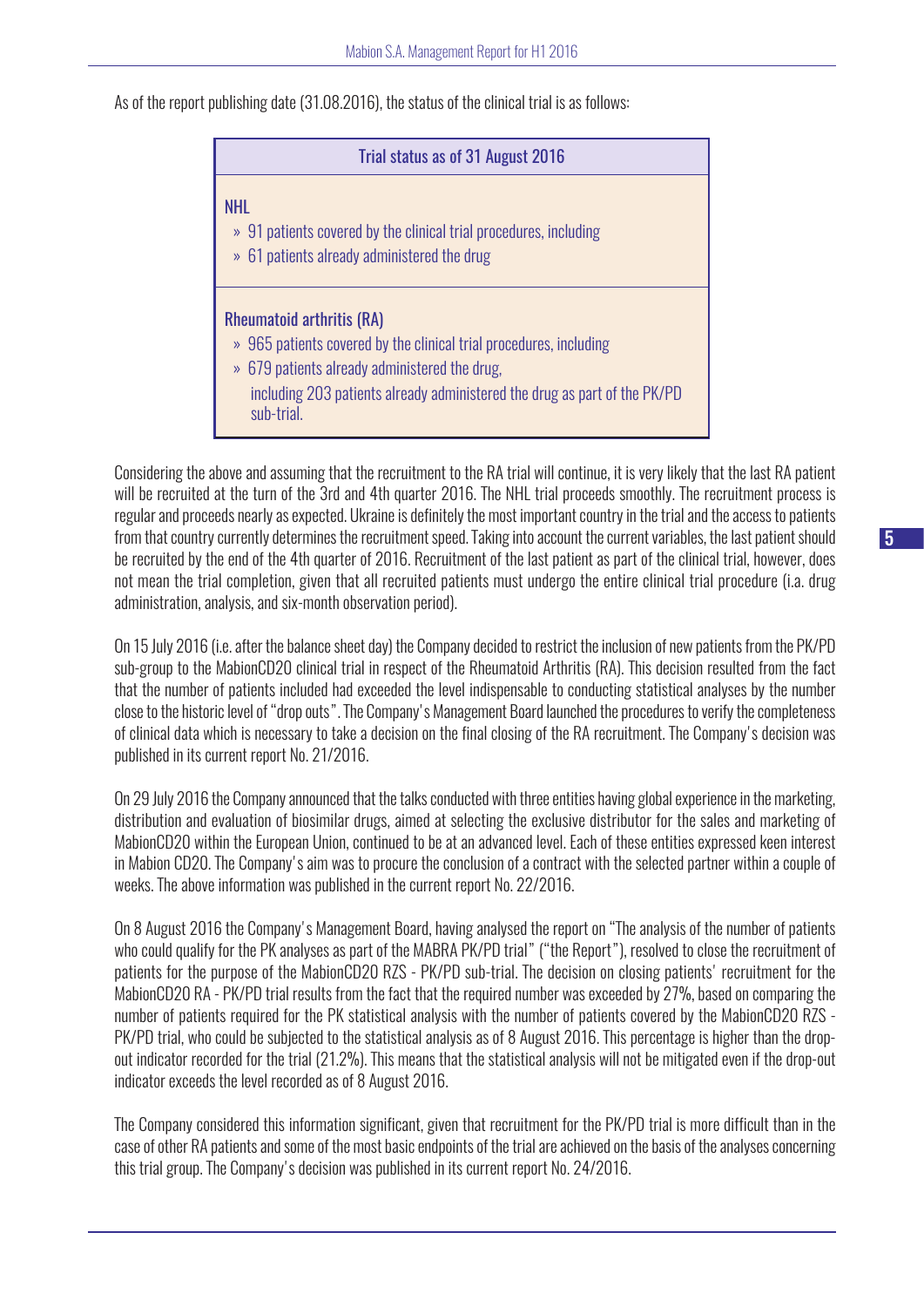In the reporting period Mabion held the consents issued by the competent Regulatory Offices regarding the conduction of the Mabion CD20 - 002 NHL clinical trial, in compliance with the approved protocol, in Poland, Serbia, Moldova, Croatia, Bosnia, Georgia and Ukraine, and it conducted patients' recruitment for the purpose of said trial.

## 3.3.Transactions with related parties other than arm's length transactions

In H1 2016, the Company and its related parties did not conclude any transactions other than arm's length transactions.

## 3.4.Information on guarantees, loan sureties and borrowings granted

In H1 2016, the Company did not grant any loan or borrowing sureties or guarantees jointly to a single entity or a subsidiary thereof with the aggregate value of at least 10% of the Company's equity.

## 3.5.Basic risks and threats for Mabion S.A.

#### Macroeconomic risk

Adverse changes (if any) in the macroeconomic environment on the markets where the Company plans to sell its medicines, in particular a slowdown in economic growth or reduced expenditure on health may have a negative impact on the Company business and financial performance. Important factors of an economic nature that affect the Company profit include: GDP, average wage, unemployment, inflation and expenditure on health. The Management Board constantly monitors the situation on target markets in an effort to proactively adapt the Company strategy to the changes.

## Legal risk (volatility of regulations and legal interpretations)

Frequent regulatory changes that are typical of the Polish legal system may expose the Company to a risk that its business forecasts will become obsolete and its financial condition will deteriorate or even totally collapse. Regulatory changes that have the greatest impact on the Company operations are those related to pharmaceutical, tax and intellectual property law, as they may significantly reshape the Company's legal environment and thus alter its financial results. Another important factor that can affect the Company's prospects for development, actual results and financial condition are the discrepancies in the interpretation of Polish and EU laws. Disparity in legal interpretations by national courts and public agencies and Community courts can have both direct and indirect consequences for the Company.

The Management Board constantly monitors changes in laws and interpretations that are of key importance for the Company in an effort to proactively adapt the Company strategy to such developments.

## Risk related to the tax policy

One of the main elements that influence the entrepreneurs' decisions is Polish tax law: frequently changed, imprecise and more often than not suffering from the lack of uniform interpretations. Indeed, practices of fiscal authorities and court decisions on tax issues are all based on vague legal regulations, which translates into an increased business risk in Poland compared to the more stable tax systems in the countries with mature economies. However, tax regulations are gradually harmonised so as to ensure their unequivocal interpretation by enterprises and tax authorities alike.

On 1 January 2016, the Tax Code amendment came into force, which introduced the in dubio pro tributario principle, under which in case of an irremovable doubt as to the meaning of tax regulations, a decision should always be made in favour of the party liable to pay tax. The application of the new clause will allow taxpayers to better protect their rights and interests. This is important for the Company in the context of its activity in the Łódź Special Economic Zone and future tax exemptions on investment expenditure.

On the other hand, the Company's future financial performance may be adversely affected by corporate and personal tax increases. Apart from the fiscal burden, an important element of the tax system is the period after which a tax liability becomes time-barred. It determines how long is the time when tax liability calculations for the period may still be corrected and, in case of infringements, it affects a possibility of declaring that the tax authorities' decision is immediately enforceable. Currently, the tax authorities can audit tax returns for five years after the end of the year in which the time limit for payment expired.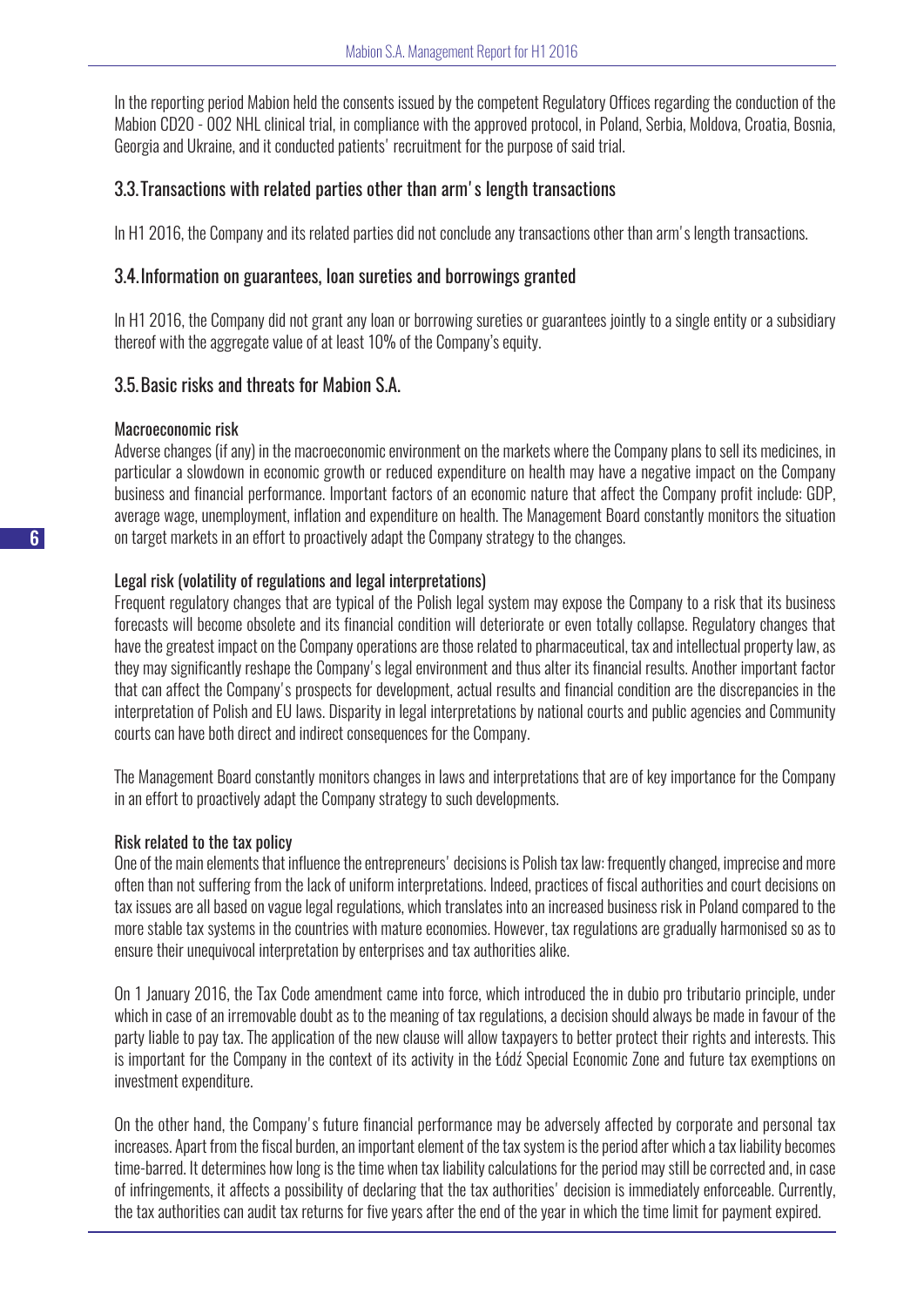Changes in tax law may also affect a short-term financial liquidity – when the Company operating revenue related to VAT refunds become irregular, as such refunds make a permanent source of the Company's budgetary proceeds.

#### Risk related to administrative decisions

The Company is not able to warrant that individual authorisations, permits and approvals as may be required for the implementation of biotechnology projects will be obtained nor that any of its current or future authorisations, permits or approvals will remain untouched. A negative development of the state of affairs may either delay the original projects or necessitate their change and so have an adverse impact on the Company business and financial performance.

#### Foreign exchange risk

The Company purchases laboratory equipment and reagents for its research work mainly in foreign currencies (predominantly EUR and USD). Unfavourable changes in exchange rates (weakening of PLN in relation to foreign currencies) may adversely affect the Company's investment expenditure and increase its R&D spending, which in turn may result in a poorer financial performance. Given that Mabion S.A. intends to sell its medicines in foreign markets (with sales transactions denominated mainly in EUR and USD), the future risk associated with exchange rate fluctuations will be limited. This risk has been reduced to some extent due to a successful completion of an investment project in Konstantynów Łódzki, where some of the suppliers involved were entities from abroad. Nevertheless, it must be borne in mind that costs of Mabion CD20 clinical trials are mainly incurred in EUR. Therefore, there is a risk that the Company's financial performance will deteriorate if the expenditure on MabionCD20 development is incurred at the time when EUR and USD exchange rates are higher, and the future sales of the medicine will take place at the time when these two currencies are weaker.

#### Market risk

The Company's primary objective is the development, manufacturing and marketing of biosimilars, i.e. biological medicines that are developed to be similar to the original biotech drugs (known as reference medicines). The biotech drug market is very attractive these days, and in the coming years its value should increase even more significantly. However, there is a risk that if reference medicines are withdrawn from the market or replaced with newer generation drugs, the Company's potential revenue on its in-house developed biosimilars will be lower than originally assumed, or that its products will not find buyers at all.

The Management Board constantly monitors the market of reference medicines so as to limit that risk and is ready to start work on other biosimilars.

According to the latest report published by the IMS Institute for Healthcare Informatics, Delivering on the Potential of Biosimilar Medicines, the global biologic medicines market, calculated in net producer prices, is projected to reach 390 billion USD by 2020, by which time biologics will account for 28% by value of the global market for pharmaceuticals. It is believed that this increase will be the result of greater penetration of biosimilars in developed and emerging markets, through a clearly defined regulatory pathways. By 2020, biosimilars have the potential to enter markets for a number of biologics that have current sales of more than 40 billion EUR. The potential savings to health systems in the five major European Union markets and the U.S., as a result of the introduction of biosimilars, could exceed 50 billion EUR in aggregate over the next five years and reach as much as 100 billion EUR<sup>2</sup>. Within the next four years, due to the expiry of patent protection in Europe and U.S., we will witness the emergence of more than 10 blockbuster biologics (i.e. medicines generating the revenue of more than 1 billion USD/year), with annual sales of 60 billion USD.

Reference medicines for biosimilars that Mabion is currently working on rank very high on the lists of drugs with the highest global sales (Cf. PharmaCompass compilation: MabThera/Rituxan – 5th place with the revenue in 2015 amounting to 7.1 billion USD, accounting for an increase by 1.4 billion USD compared to 2014; Herceptin – 8th place, with the revenue in 2015 amounting to 6.6 billion USD, accounting for an increase by 265 million USD compared to 2014).3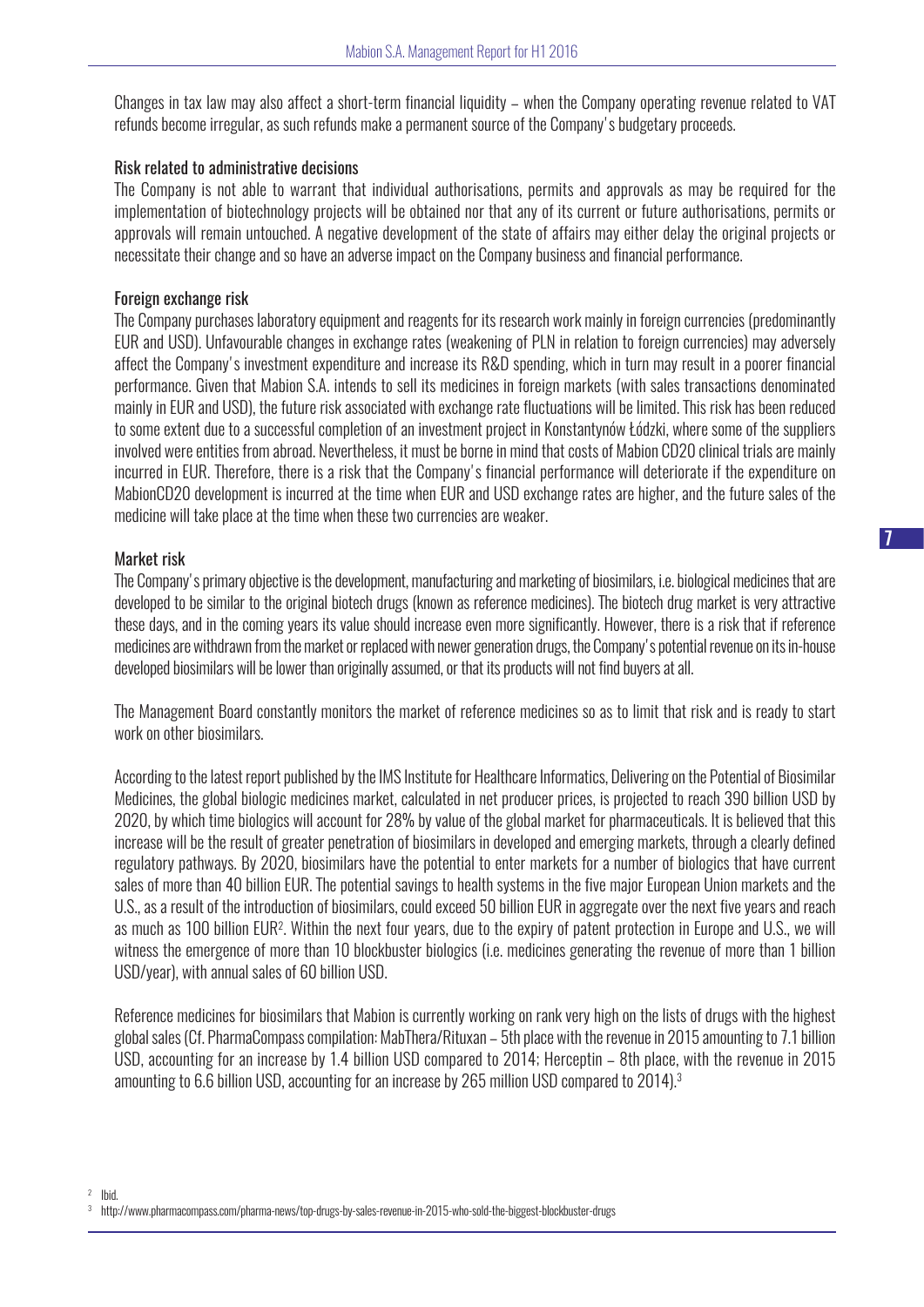#### Risk of inventing and introducing other medicines used for the same indications as Mabion S.A. medicines

Oncological diseases on which the ongoing R&D efforts are focused are the most intensively studied group of diseases in biomedical sciences. It is estimated that approx. 30% of investment on research and development in biomedical companies is in the oncology domain. In addition, we witness a rapid development in the field of genetics and molecular biology. Therefore, it is likely that within a few years the market will see some innovative medicines with better efficacy or tolerability parameters compared to drugs that are currently developed by the Company. In addition, there is a risk that other treatments will be invented, such as vaccines that would be used against the same diseases that are now treated with reference medicines for the Company's future drugs. The emergence of new medicines and therapies could adversely affect the Company future sales revenue and profit.

The Management Board constantly monitors the progress of scientific research on new therapies and medicines for the diseases at which the Company drugs are to be targeted. Furthermore, most of the oncological regimens use the sequencing of treatment (in which a new medicine with a different mechanism of action is only introduced when the potential of the first drug is depleted) and polytherapies (a concomitant use of several drugs with different mechanisms of action), which significantly reduces the risk of erosion of medicines in the fight against cancer.

#### Competition risk

Medicines that the Company is developing are biosimilars of the original reference medicines that are protected by patents with a commonly known validity periods. From publicly available information it may be easily inferred that at the moment there are many entities that develop biosimilars related to the same original drugs, and works on some of them are already at a very advanced stage. Consequently, there is a risk that when Mabion is ready to market its biosimilar, some of its competitors will be all set to launch their own biosimilar products. This will increase competition (competitive companies may, for instance, be able to market their products at a shorter notice or at lower prices, etc.). Thus, it may be necessary for the Company to review its original assumptions as to the market share or potential revenues. The Management Board constantly monitors the biotech drug market and manufacturers' announcements of new market launches.

According to market reports, the R&D laboratories around the world are now working on 80 monoclonal antibodies, some of which will be on the market within the next decade. In the Company's opinion, most of the work on MabThera biosimilars, especially the medicines that would comply with the EU and U.S. quality requirements either failed or has been withheld. Currently, two entities conduct sufficiently large clinical trials to ensure a relatively low regulatory risk. Their programmes seem to be closer to the regulators' expectations and already are at an advanced stage. These companies are Sandoz<sup>4</sup> and Mabion S.A.

On 12 November 2015, Celltrion filed an application with the European Medicines Agency (EMA) for the registration of CT-P10, a drug developed by the pharmaceutical company as a biosimilar to MabThera/Rituxan. On 24 May 2016, a similar application was filed with the EMA by Sandoz, this time for registration of Rituximab GP2013. These actions, however, were no surprise for Mabion S.A. and had no impact on the Company clinical trial schedule or its strategy for marketing of MabionCD20.

According to its earlier announcements, Mabion S.A. is going to commence the registration procedure for MabionCD20 as soon as clinical trials are completed.

It should be borne in mind that the market of biosimilars is a market with high entry barriers. These include very high requirements for clinical research, especially in the markets of developed countries, in order to prove that the drug is actually biosimilar to the original one. Even if the commercialisation of a biosimilar to MabThera/Rituxan is successful for several entities, the analyses show that the market will still have the growth potential. Although current sales figures for the original drug by Roche are very high, it should be remembered that numerous patients do not have access to that therapy these days. In many countries, treatment with MabThera/Rituxan for patients with NHL is not reimbursed by the public health care system, whereas for patients with RA the access is even more limited.

<sup>4</sup> Clinicaltrials.gov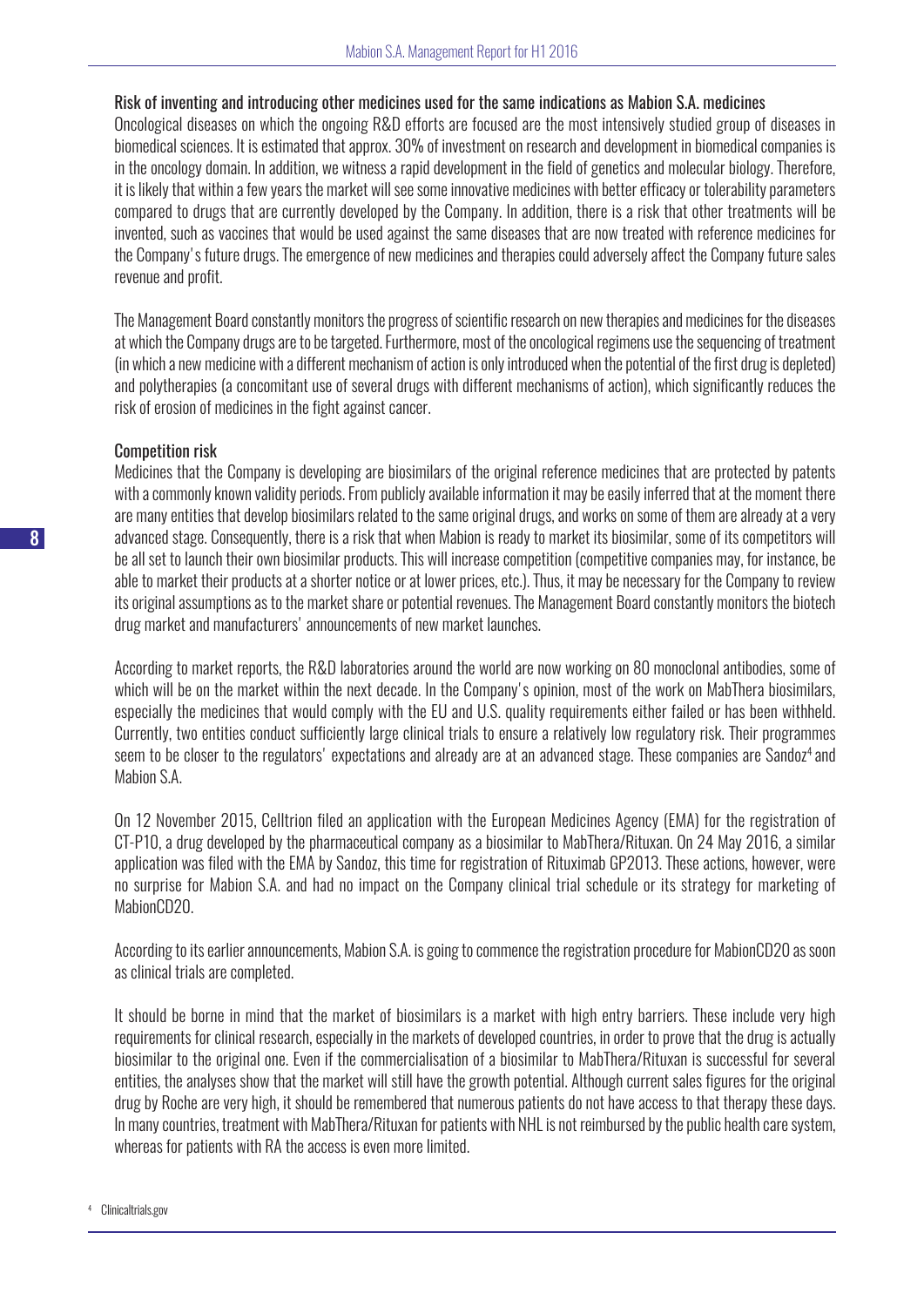#### R&D risk

The biotechnology industry, especially the production of modern biosimilars, is characterised by high labour intensity and the need to incur significant expenditure on research and development. R&D results condition not only a mere possibility of marketing the newly developed drugs but also the efficiency of production processes and, consequently, production costs. Mabion S.A. uses most of its funds for research and development.

There is a risk that some of or all of the Company's research objectives will not be achieved to the full extent planned or within the scheduled time, and so it will be unable to recover some or all of the research outlays. This can have a significant negative impact on the feasibility of the Company's strategic plans and thus its financial performance.

Outcomes of R&D to date confirm that Mabion S.A. is able to manufacture its own biosimilars and, in the Management Board's opinion, significantly reduce the risk of failure. In addition, the Management Board constantly monitors the progress of research and development, and implements some operational and procedural solutions to ensure a high efficiency of the process.

#### Risk related to underestimating the cost of production and marketing of Mabion CD20

It is generally assumed in the biotechnology industry that it takes about 7-9 years and may cost dozens of millions USD to develop and manufacture a single biosimilar that will comply with global standards. It should be stressed that so far only one second generation biosimilar has been registered: (Inflectra™ monoclonal antibody – a biosimilar to Infliximab). Nevertheless, relevant guidelines are still at a very early stage, with each case reviewed separately by market regulators. Therefore, the requirements for technology, documentation, laboratory analysis and clinical development are not strictly defined. Consequently, it is impossible to accurately predict the scope of the R&D process or the actual cost of the medicine development.

In the opinion of the Company, its policy to develop own R&D competency, invest in own capacities and consult with the European Medicines Agency (EMA) on the clinical programme for Mabion CD20 do allow for a significant reduction in the cost of the development compared to the industry assumptions.

It cannot be ruled out, however, that the actual cost of production and marketing of medicines that are being developed now (including Mabion CD20) will be much higher than currently assumed. A significant increase in the costs of production and marketing of such medicines may negatively influence the Company's financial results.

The industry dynamics with regulations that are still taking shape, or emerging, on the one hand and updated technologies on the other, can be the source of the following situations, which actually may be direct causes for underestimating the cost of production and marketing of the medicines developed by the Company, including Mabion CD20:

- » changing regulations on the production of drugs and the necessity to use more expensive technological solutions, or create completely new ones;
- » increased costs of raw and other materials used for the production of medicines, necessitated by market conditions or new guidelines;
- » changing regulations on the scope of laboratory analysis required for the product characteristics, such as the need to perform additional costly analyses or create new analytical methods or tools;
- » increased requirements for registration dossiers, such as the need to conduct additional tests and studies;
- » the need to extend the scope of a clinical trial resulting from the biological variability of subjects, response to treatment, drug metabolism, and subjects' or doctors' failure to follow the trial protocol;
- » the need to extend the scope of a clinical trial resulting from the biological variability of subjects that turns out to be higher than that stated in the available clinical literature that was a starting point for the clinical trial design;
- » increased costs of a clinical trial due to strong competition in the clinical research market and limited availability of research centres and subjects.

#### Risk related to the work schedule

If the Company wants to achieve its strategic objective, which is the registration and marketing of biosimilars as soon as possible after the expiry of patent protection for original drugs, it must follow a detailed work schedule for several years. The actual feasibility of that schedule is affected by many different factors, of both internal and external nature. If there are any unforeseen delays in the implementation of the adopted schedule, the Company may fail to achieve the sales revenue planned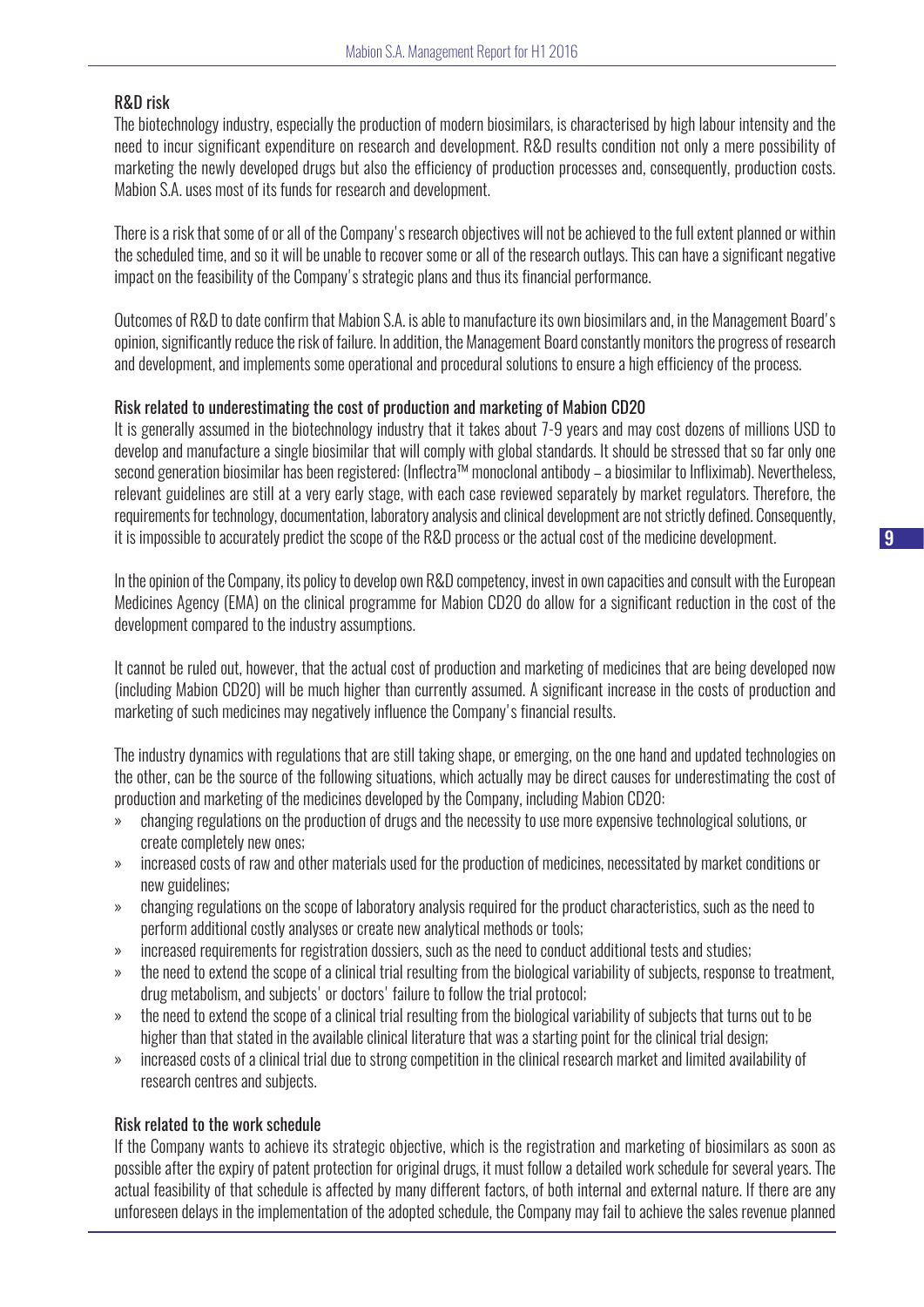for a specific time horizon, which will negatively translate into its financial performance. The Management Board oversees all the work associated with the development of new medicines and, if necessary, implements some essential operational solutions to mitigate the impact of unforeseen events on the approved schedules.

#### Risk of non-completion of research on Mabion CD20 before the expiry of patent protection for the reference drug in the U.S.

In 2007 the Company launched the R&D process for Mabion CD20, which is a drug directly competing with MabThera/Rituxan from Roche that is currently available on the market. The basic patent protection for the drug in Europe expired between the end of 2013 and the end of 2014, whereas in the United States it will expire in 2018.5

The Company's objective is to market Mabion CD20 as soon as possible after the expiry of patent protection, which would allow the Company to temporarily achieve a competitive advantage. Delays in recruiting subjects for clinical trials coupled with delays in conducting clinical trials and the time required for the registration of Mabion CD20 (with the procedure typically lasting 210 days in Europe) may all postpone the actual marketing date compared to the Company's current assumptions. This can have a negative impact on the Company's competitive position and thus its financial performance.

The Company used to take and is still taking active steps to reduce the risk related to the registration itself and its extended time: it carried out the Scientific Advice procedure with the European Medicines Agency (EMA) three times already (in December 2011, in November 2012 and in October 2015).

As a result of these consultations, the Company received written responses in which the scope of clinical trials and dossier requirements were agreed. It should be noted that owing to an unusual clinical trial design (focusing on the use of Mabion CD20 for the RA treatment, which significantly distinguishes the trial from those proposed by the majority of competitors) as agreed with the EMA during the scientific advice process, the Company enjoys an advantage both in terms of the basic trial duration and the rate of subject recruitment. The target group in the Mabion CD20 trial is large and widely available, and consequently, the subjects can be recruited quickly. What is more, given the published status of the competitors' research, the Company concludes that even in the event of delays, the scope and scale of its clinical trial are still advantageous.

#### Risk associated with low quality or loss of biological material

A basic material used in Mabion S.A. products is a biological material. It is either produced independently by the Company or provided by external suppliers. In the development and production of biotech drugs, it is the selection of optimal cell clones that form the basis for further large-scale production that is a factor of paramount importance. A key determinant for the success of scientific work is the quality of biological material and its storage under strict conditions. There is a risk that biological material obtained from external suppliers will be of low quality or that the Company own material will be damaged or destroyed, which in turn could adversely affect the Company's planned revenues and profits.

Mabion S.A. has teamed with reliable market suppliers, controls the quality of supplies and stores biological material in dedicated and monitored equipment with two independent power sources. In addition, the Company keeps the initial deposit of biological material that is used for the production of drugs at an independent location outside Poland, so that if any unexpected event occurs, the production could be resumed at a third-party manufacturer. The Company also monitors the production process and the final product quality by introducing necessary organisational, personnel and technological changes as part of the quality management process improvement. In the reporting period, the Company managed to launch a microbiology lab in Konstantynów Łódzki to work in accordance with the GMP (Good Manufacturing Practice) with the focus on the analyses of microbiological purity of the environment and the product, and the product sterility.

#### Risk related to the production process

One of the key elements in the production of biotech drugs is that the process must be conducted in compliance with predetermined parameters. The drug manufacturing process comprises several stages and so even the smallest change in any step can affect the product properties (e.g. in terms of efficacy or safety). A very important part of the drug manufacturing process was the transition from a small laboratory scale to industrial scale production (known as up-scaling). It is also essential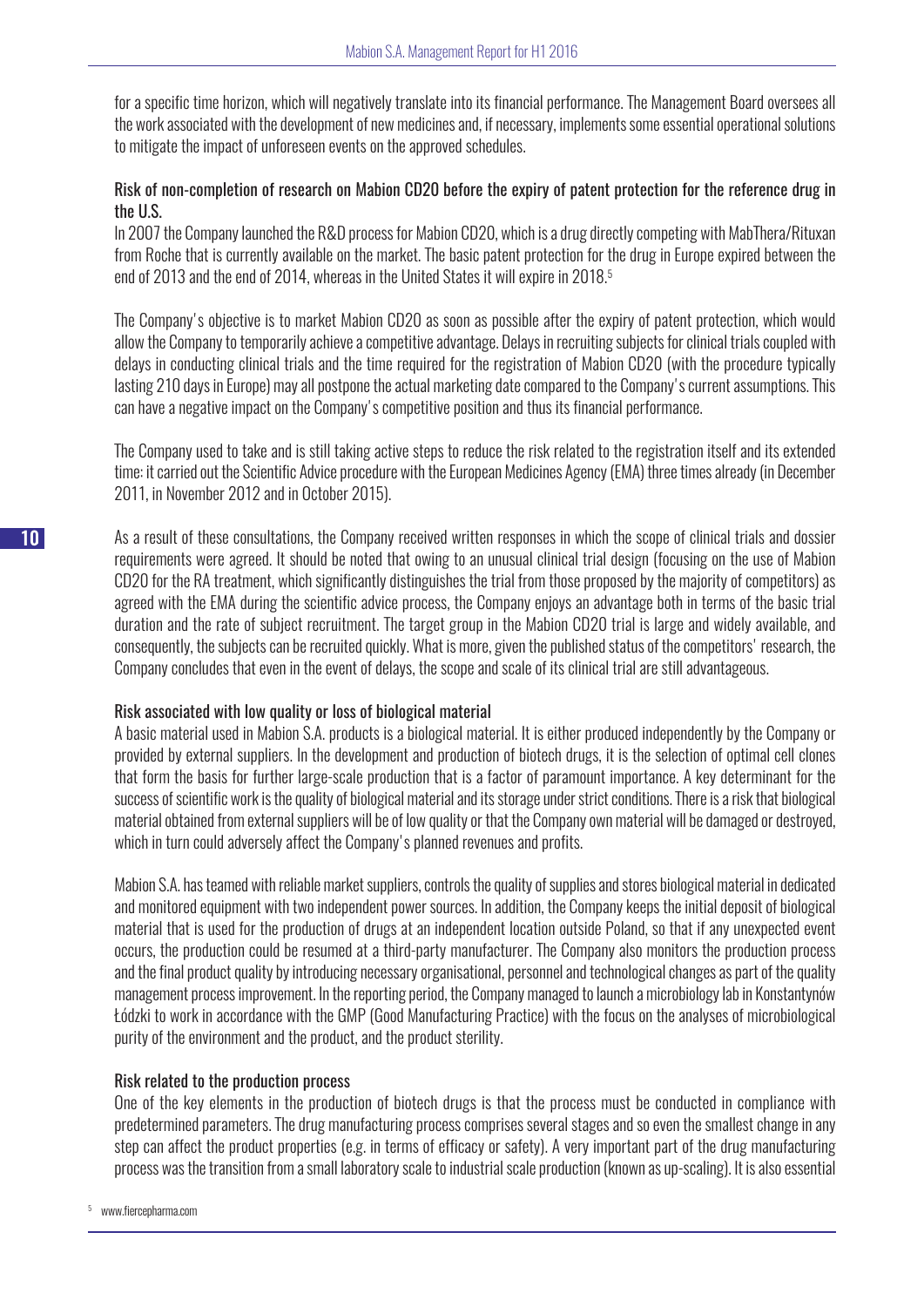to ensure the continuity, stability and sterility of the entire production process. Mabion laboratories are equipped with the stateof-the-art apparatus, which ensures the utmost accuracy and repeatability of results. The materials that are used in the manufacturing area have appropriate certificates that confirm their suitability for the use in the pharmaceutical industry. The production line installed is entirely based on sterile materials. The management personnel responsible for individual departments of Mabion S.A. comprises high-level specialists with relevant education and training and appropriately prepared to perform their official duties by both internal and external experts.

In line with the growing needs of the organisation, the Company is constantly strengthening its HR base. At the moment the Company employs nearly 120 people and due to organisational changes implemented in 2015, it is easier for the Company now to closely supervise the work of each team member. The employee performance is monitored on an on-going basis and evaluated in accordance with the established in-house procedures that have proven effective for other departments. In this way, the Company systematically seeks to reduce the level of risk associated with the manufacturing personnel. The team responsible for the manufacturing process management is composed of two persons with divided competences and separate reporting lines. In this way, the processing time for key tasks is optimised, the decision-making process more objective, the information workflow improved and the managers' qualifications used to the maximum.

The Company complies with the requirements of Good Laboratory Practice (GLP) and Good Manufacturing Practice (GMP) and has all the necessary approvals and permits (including the licence of the Chief Pharmaceutical Inspector to manufacture the medicinal products concerned).

#### Risk related to the capacity/demand balance

Currently, it is difficult to estimate the precise demand for Mabion CD20. Nevertheless, the expectations of Mabion's global partner related to the supply plans to and the sale in the EU and the U.S. may force the Company to increase its current capacity beyond the level that may be achieved in the current facility, located in the Scientific and Industrial Complex in Konstantynów Łódzki. The Company is aware of this risk factor and is able to erect another building in the same location (on the same plot). Such a new building could house predominantly the production process (the current facility also has the office section). If a new construction project is undertaken, the Company will be able to use its investment and technological experience from the previous project. In addition, some industrial systems in the current building could be used in the extension and so extra space will be gained for the installation of the maximum number of bioreactors. Ultimately, the necessity, timing and scope of the investment project will depend on the arrangements with the global partner as to the planned supplies of Mabion CD20 to the EU and the U.S. market.

#### Risk related to the approvals for the laboratory and the manufacturing plant

A very important factor in the Company operations is the maintenance of appropriate conditions in the areas where the personnel works on the product development. Currently, Mabion is in possession of all required approvals for equipment and for laboratory and manufacturing areas that are used in the R&D Centre in Łódź, at Fabryczna St. However, the Management Board cannot guarantee that the validity of such approvals will be maintained in the future.

Fortunately, the Company has managed to eliminate the risk of non-acceptance or delayed acceptance by the Chief Financial Inspectorate of the Scientific and Industrial Complex in Konstantynów Łódzki. Nevertheless, given the number of stakeholders (diversified supply channels for products and services, human factor etc.), the Management Board cannot guarantee that the validity of such approvals will be maintained in the future.

#### Risk related to clinical trials

One important preparation stage related to the registration and marketing of medicines are clinical trials involving human subjects.

The Company started the clinical development of Mabion CD20 in 2012, when it submitted its first applications to conduct clinical trials. After obtaining relevant permissions from regulatory agencies, in June 2013 the Company commenced an active recruitment followed by administration of the drug to subjects with rheumatoid arthritis at trial sites in Poland, Lithuania and Georgia. Currently, the Company is authorised to conduct the trials in Poland, Georgia, Serbia, Bosnia, Lithuania and Ukraine.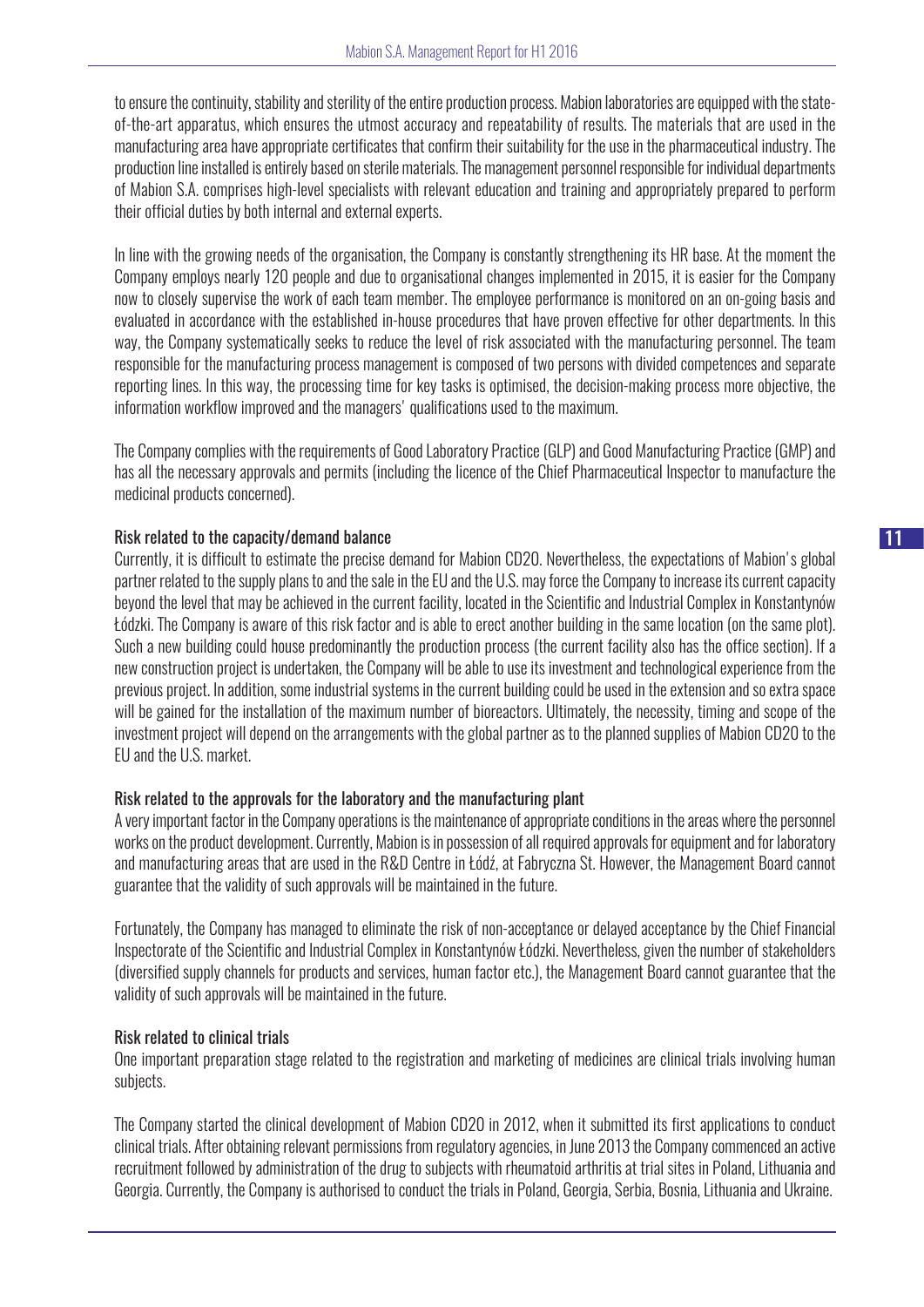Clinical trials are always exposed to the risk related to insufficient efficacy or safety of the Investigational Medicinal Product. At the current stage of research, the Company's knowledge suffices to state that the risk for MabionCD20 is moderate.

Mabion regularly submits efficacy and safety data for Mabion CD20 to the Data and Safety Monitoring Board (DSMB). It is an independent body involving rheumatology, pharmacology and statistics professionals. So far the Board held five meetings on the matter (with the last one in December 2015) and every time the trial was positively evaluated and its continuation recommended without having to amend the protocol or procedures. The Board also confirmed a great benefit for the subjects involved. In the event of failure to obtain a favourable opinion from the DSMB, the risk of the trial interruption would apply. Currently, the Company also recruits subjects with lymphoma in the context of the bridging study (MabionCD20-002NHL).

#### Risk related to drug registration

The primary objective of Mabion is to develop biosimilars and subsequently introduce them to global markets, primarily the EU and U.S. markets, which involves the obligation to register such drugs with the European Medicines Agency (EMA) and Food and Drug Administration (FDA) respectively. It should be noted that drug development and implementation efforts of Mabion S.A. are consistent with the EMA guidelines only, since there are no corresponding FDA guidelines on biosimilars available to date. There is a risk that if some procedural changes are introduced or errors occur in the medicine dossier, the registration process in the European Union may be delayed beyond the planned date or prevented altogether. In addition, there is a risk that future regulations of the FDA prove more strict than the current EMA guidelines. Then Mabion's successfully completed clinical trials will be challenged by the FDA and will have to repeated for drug registration in the United States. If this is the case the Company would have to either incur additional costs or withdraw from the U.S. market, which could have a negative impact on the Company profit.

From the very start of its biosimilar development activities, Mabion S.A. has been cooperating with the EMA to ensure compliance with all guidelines and procedures related to the registration process within the European Union (the third scientific advice process is pending). What is more, it monitors the development of the FDA guidelines for the registration of biosimilars in the United States.

#### Risk related to marketing and keeping the medicines on the market

Mabion's intention is to market the drugs concerned as soon as they are registered, which requires their preparation to the market product status (production, marketing, distribution and sales) and involves some substantial outlays and organisational preparedness. As the product is unique and the target markets of Mabion S.A. are diverse, the Management Board plans to implement a multi-faceted strategy for the promotion and distribution of its medicine products.

It is assumed that the marketing and distribution efforts in Poland and selected CEE countries will be carried by the Company on its own. In the remaining European countries and other countries in the world, such marketing and distribution activities will be handled by local partners.

There is a risk that the launch of the Company medicines on individual world markets will not take place as planned or that certain oversights and errors in sales, logistics or distribution will make it impossible for the products to remain afloat, which may have a negative impact on Mabion S.A.'s sales revenue and financial performance.

Members of the Management Board and current major shareholders that actively support the Company have a good legal and substantial understanding of the hospital sales process and its organisation, as well as extensive experience in the introduction and maintenance of pharmaceutical preparations on the market. Mabion S.A. is actively seeking experienced partners with a strong marketing and distribution background that could effectively sell Mabion S.A. drugs on local markets worldwide.

At the moment, the Company focuses on looking for distribution partners for its biggest markets (Europe, USA, Canada, Japan and Australia). The activities are outsourced to Plexus Ventures LLC (the Company communicated the arrangement in its Current Report No. 16/2014). The process is complex and lengthy: it involves networking with business partners, signing NDAs and presenting data at different levels of detail, all depending on the process advancement. At the same time, business partners update their own proposals.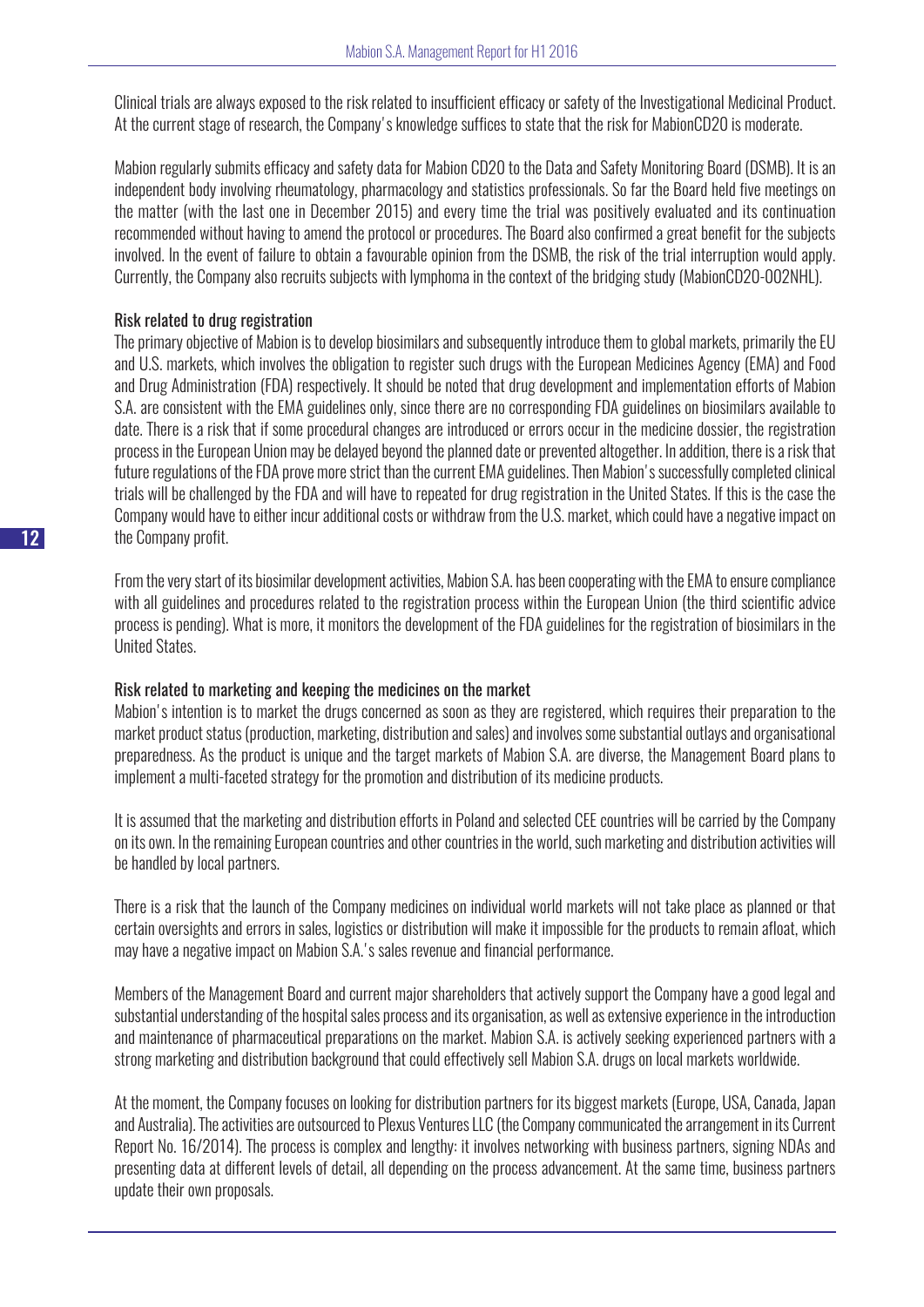In the reporting period, the Company was involved in advanced talks with three entities having global experience in sales, distribution and evaluation of biosimilars – potential partners for the sale and distribution of Mabion CD20 in the European Union. Actually, all these entities expressed great interest in MabionCD20.

#### Risk related to drug reimbursement

Costs associated with the development and production of the latest generation biosimilars are very high, which translates into a correspondingly high selling price afterwards. On the pharmaceutical market we have drugs the sale of which is reimbursed from the state budget or by other non-budgetary payers. It is the intention of the Management Board to ensure the reimbursement for Mabion S.A.'s products in as many countries as possible – wherever its medicines will obtain marketing authorisations. There is a risk that if this objective is not achieved or is only partially achieved and at the same time the reference drugs or their biosimilars manufactured by the competitors are covered by the reimbursement mechanism, the demand for Mabion S.A. preparations will be smaller than expected and so the Company's sales revenue and financial performance may be negatively affected.

Risk of withdrawal of marketing authorisations for the Company products and the product liability risk in certain situations that are provided for by law, an existing marketing (or manufacturing) authorisation for the product may be withdrawn in the territory.

For example, under Polish law, the Minister of Health withdraws a marketing authorisation for a medicinal product in case of a sudden, severe and adverse reaction to the product that is threatening to human life or health, the lack of a declared therapeutic efficacy, an inadequate therapeutic effect compared to the risk involved, or finding that the medicinal product is marketed in violation of the authorisation or law. If the authorisation for Mabion S.A. medicinal products was withdrawn, this would have a significant negative impact on the Company's development prospects and profit.

Notwithstanding the foregoing, in certain circumstances (for instance, whenever a justified suspicion occurs that the medicinal products do not comply with the applicable requirements), the voivodeship pharmaceutical inspector issues a decision to cease the marketing of certain batches of the product within the area of the inspector's authority.

If this is the case, as well as in other situations where the use of the Company's medicinal products could be harmful to specific entities, Mabion may be liable for damages, which is associated with the risk that relevant claims will be lodged in civil proceedings. The Company may also be held liable if its medicinal products turn out to be hazardous. For example, according to Polish law, a hazardous product is any product that does not offer the safety which can be reasonably expected during its normal use. Whether the product is considered safe depends on the circumstances at the time of its marketing, especially the way in which it is presented on the market, as well as consumer information on the product characteristics. If any claims for damages are lodged against the Company in connection with the above, this could also have a material adverse effect on its business and financial condition.

#### Risk of losing key employees

Mabion's business is based on the knowledge and experience of its highly skilled managers and scientific and research personnel. However, there is a risk that key employees may leave the Company in the future, which could adversely affect the quality of its products. This in turn could result in the loss of reputation, problems with sourcing new contracts and deterioration of financial results. The Management Board pursues an active HR policy to retain the Company's most valuable talents. The Company employees are offered comprehensive professional development opportunities, including in-house and external training, support in doctoral studies, promotion paths and benefits – all available via formal, transparent and objective procedures. Specific examples include the promotion schemes, bonus schemes for long serving employees, loyalty programmes and bonus schemes for managers).

#### Risk related to disclosure of trade secrets

The actual implementation of Mabion's plans may depend on the confidentiality of the Company's confidential information, in particular on research and technological processes. It cannot be ruled out that such information will be disclosed and used by the Company business partners or, in particular, its employees, and so it will become available to and used by competitors. If this is the case, the remedies, defences and claims of the Company may prove to be inadequate to protect it against negative consequences of the disclosure.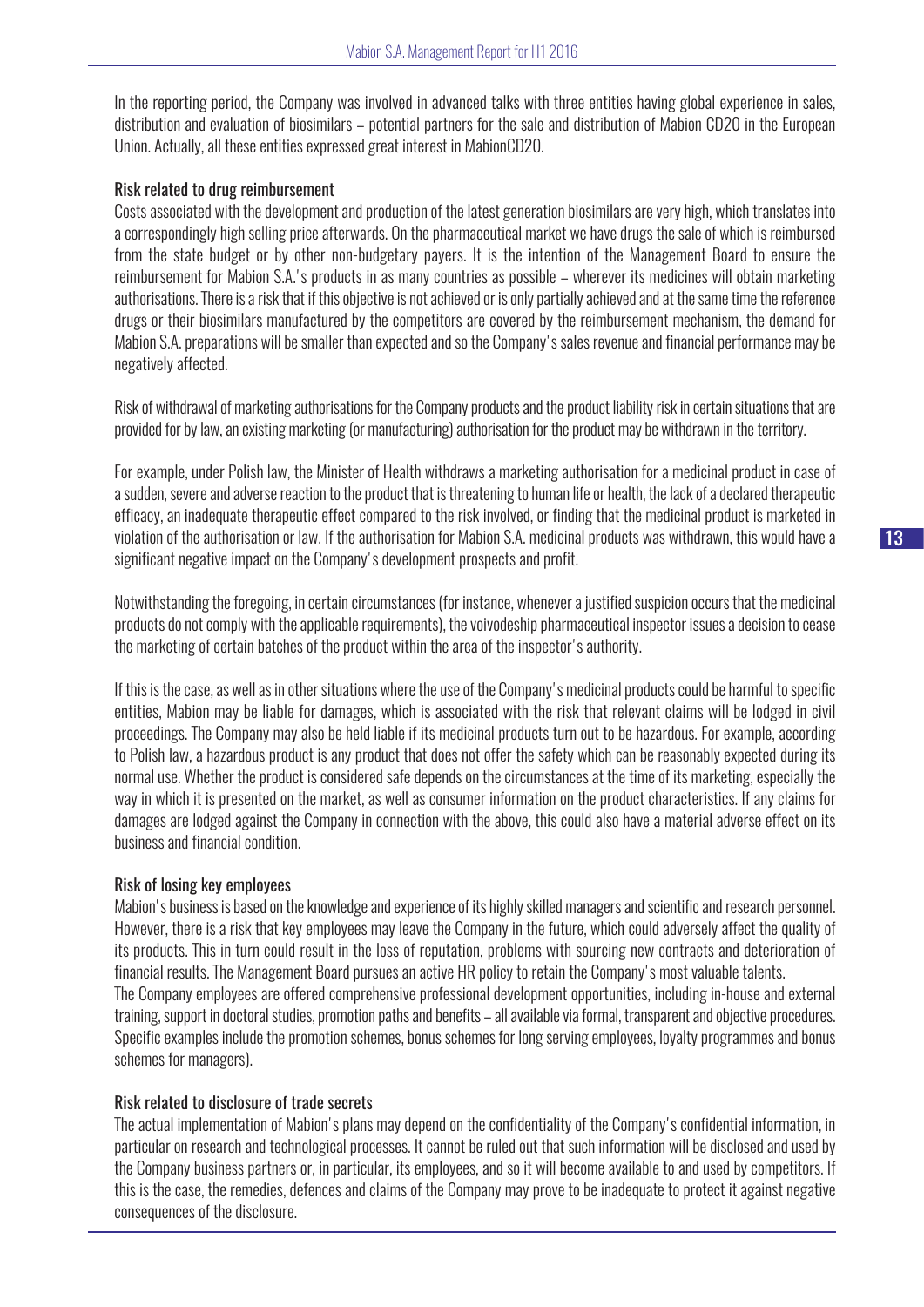#### Risk related to industrial and intellectual property disputes

Mabion operates in the area where industrial and intellectual property rights and their protection are issues of key importance. There are no pending proceedings regarding infringement of intellectual and industrial property. Also, the Company intends to operate in such a way as to avoid any infringements of such third party rights. It cannot be ruled out that third party claims for infringement of the industrial and intellectual property rights are brought against the Company, especially at the research stage and when the Company is trying to obtain marketing authorisations for its medicinal products. Such claims, even if they prove unfounded, may adversely affect the time required to obtain the said authorisation, and the defence against such claims may require considerable spending, which in turn could negatively affect the Company's financial performance.

#### Risk related to the funding obtained

The Company is now implementing the project known as "The clinical development and registration of a humanised monoclonal antibody that binds to the HER2 receptor for the treatment of breast cancer." As there are some delays in the project, in November 2015 the Company applied to the National Centre for Research and Development (NCBiR) for an extension of the implementation schedule. This will enable the Company to adapt to the current situation and continue the implementation with full intensity. If the original schedule was adhered to, this would entail the risk of an inefficient use of both third-party and own funds. In the reporting period, the Company negotiated with the NCBiR on a possibility to extend the project implementation period. Until the date of this report, no addendum has been signed to the funding agreement.

As with any project that uses the aid funds, there is a risk that if the Company uses the funding amount, in whole or in part, contrary to the intended purpose or the applicable procedures, or accepts the funding amount, in whole or in part, when it is not due, or accepts funding in an excessive amount, it will be obliged to return the principal amount (in whole or in part) plus interest. Therefore, if any of the liability criteria specified above is fulfilled, the financial standing of the Company may significantly deteriorate, which could in the long run jeopardise the implementation of its corporate strategic objectives.

#### Liquidity risk

At the moment, the Company does not earn any revenue from sales of market products, and its activities to date have been financed with the share issue money, public funding and, to some extent, with the sale of R&D services. The Board plans to finance the Company's further operations with the proceeds from selling Mabion CD20 distribution rights. If the negotiations linger on, the actual receipt of funds from the distribution partner may be postponed, which in turn could adversely affect the Company's financial results.

#### Risk related to the operation in the Łódź Special Economic Zone

Mabion S.A. is involved in research, development and manufacturing activities and has built a fully equipped scientific and industrial complex within the area of the Łódź Special Economic Zone. Pursuant to the Act on Special Economic Zones, income derived from an economic activity in special economic zones, as part of the business permit held by the operator, is exempt from corporate income tax. Mabion S.A. remains eligible for the exemption until 31 December 2026. There is a risk that due to the changes in legal regulations on the SEZ operation and exemption criteria, coupled with the Company's failure to achieve the targets specified in the permits (on which tax exemptions are conditional), the ŁSEZ environment may cease to be attractive for the Company business in tax terms or that the Company will lose its entitlement to tax reliefs altogether.

On 5 February 2016 Mabion received a report from the audit that took place on 3 February 2016 and checked whether the Company fulfils the requirements of its permit to operate in the Łódź Special Economic Zone in the Research and Development Centre of Biotech Medicinal Products at 17 Fabryczna St. Since the audit report was positive, it can be stated that the Company's approach to the implementation of the ŁSEZ permit is correct, and so the risk that Mabion will lose its entitlement to future tax reliefs for the facility in Konstantynów is mitigated.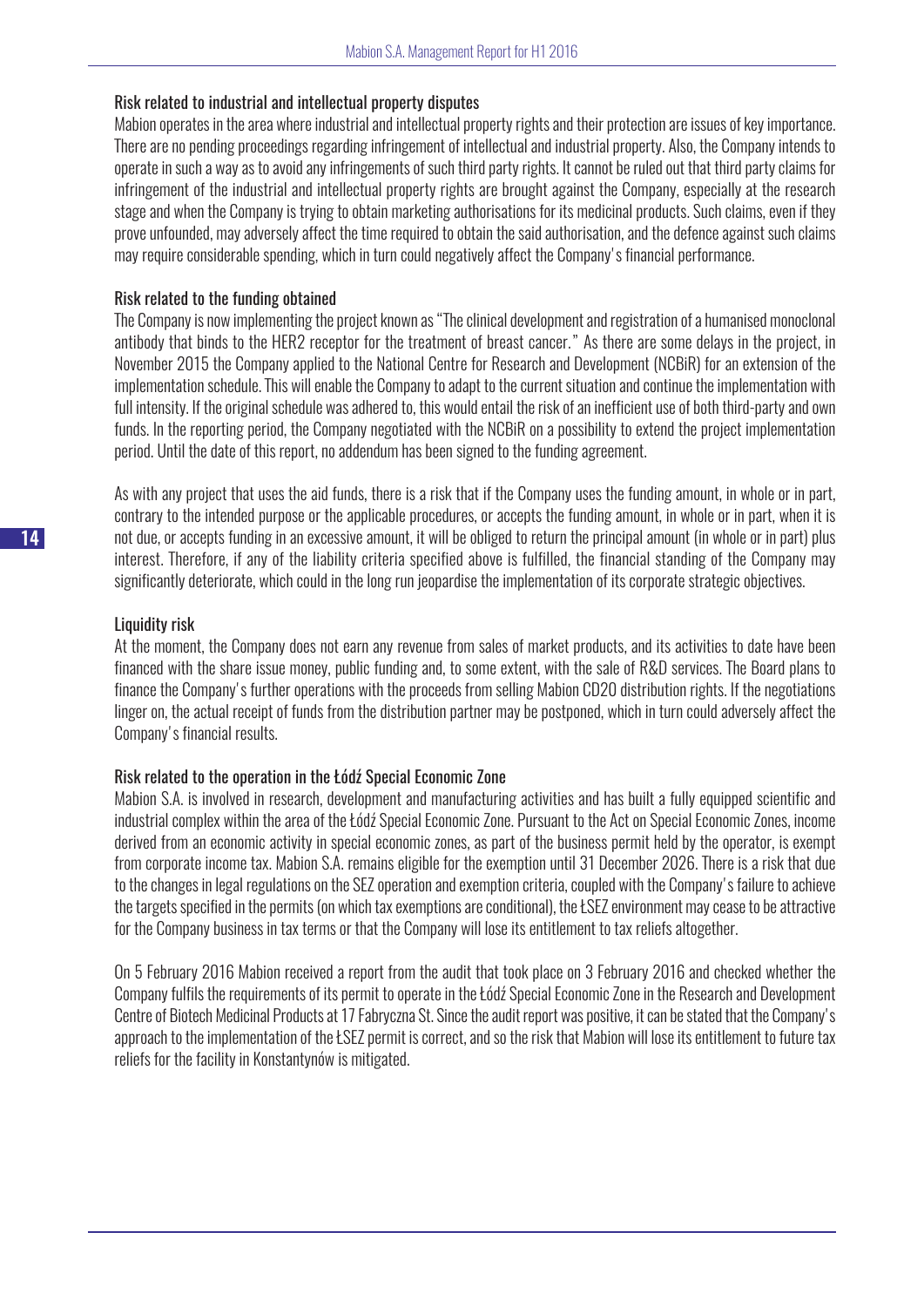# 4. Assets and financial position of Mabion S.A.: Overview

# 4.1.Rules for the preparation of the condensed half-yearly financial statements

The condensed interim financial statements of Mabion S.A. cover the period between 1 January 2016 and 30 June 2016. Comparative information for the income statement and the statement of cash flows covers the period between 1 January 2015 and 30 June 2015, whereas in the case of the statement of changes in equity, also for the period between 1 January 2015 and 31 December 2015. As regards the balance sheet, comparative information consists of figures as at 31 December 2015.

The accounting principles that have guided the preparation of the condensed interim financial statements for the period between 1 January 2016 and 30 June 2016 are in line with the Polish Accounting Act of 29 September 1994 (consolidated text: J. of Laws of 2013, item 330, as amended). As of 1 January 2016, the Company updated its accounting policy. In the opinion of the Management Board, the updated document presents the Company financial and accounting activities in more detail, whereas the accounting principles are now adjusted to the entity's needs and allow for a separate presentation of all events that are important for the assessment of Mabion's assets and financial position. The accounting principles (policy) applied to the preparation of the interim condensed financial statements are consistent with those applied to the preparation of the annual financial statements of Mabion S.A. for 2015.

In view of its organisational changes, starting from January 2016 the Company has been using a new, updated chart for its nominal accounts, which better reflects a unique nature of its business.

Individual items of assets, equity and liabilities are measured at cost (of acquisition), in line with the prudence principle. In the reporting period, there were no significant changes in estimates.

# 4.2.Financial position of Mabion S.A. after H1 2016

## Sales, costs and profit/loss

The table below shows the breakdown of the Company performance figures for H1 2016 (in PLN):

|                                             | 01.01<br>$-30.06.2016$ | 01.01<br>$-30.06.2015$ | Change (in%) |
|---------------------------------------------|------------------------|------------------------|--------------|
| Net sales and equivalent revenue            | 0.0                    | 2 727 300.5            | $-100%$      |
| Costs of products, goods and materials sold | 0.0                    | 2802857.8              | $-100%$      |
| Gross profit (loss) on sales                | 0.0                    | $-75557.3$             | $-100%$      |
| General administrative expenses             | 5 362 750.8            | 1979822.4              | 171%         |
| Profit (loss) on sales                      | $-5362750.8$           | $-2055379.6$           | 161%         |
| Other operating income                      | 1092652.4              | 92 865.7               | 1077%        |
| Other operating costs                       | 86 708.7               | 1802.9                 | 4709%        |
| Profit (loss) on operating activities       | $-4356807.1$           | $-1964316.8$           | 122%         |
| Gross profit (loss)                         | $-4556037.0$           | $-2084117.6$           | 119%         |
| Income tax                                  | 74 218.8               | $-96496.0$             | $-177%$      |
| Net profit (loss)                           | -4 630 255.8           | $-1987621.6$           | 133%         |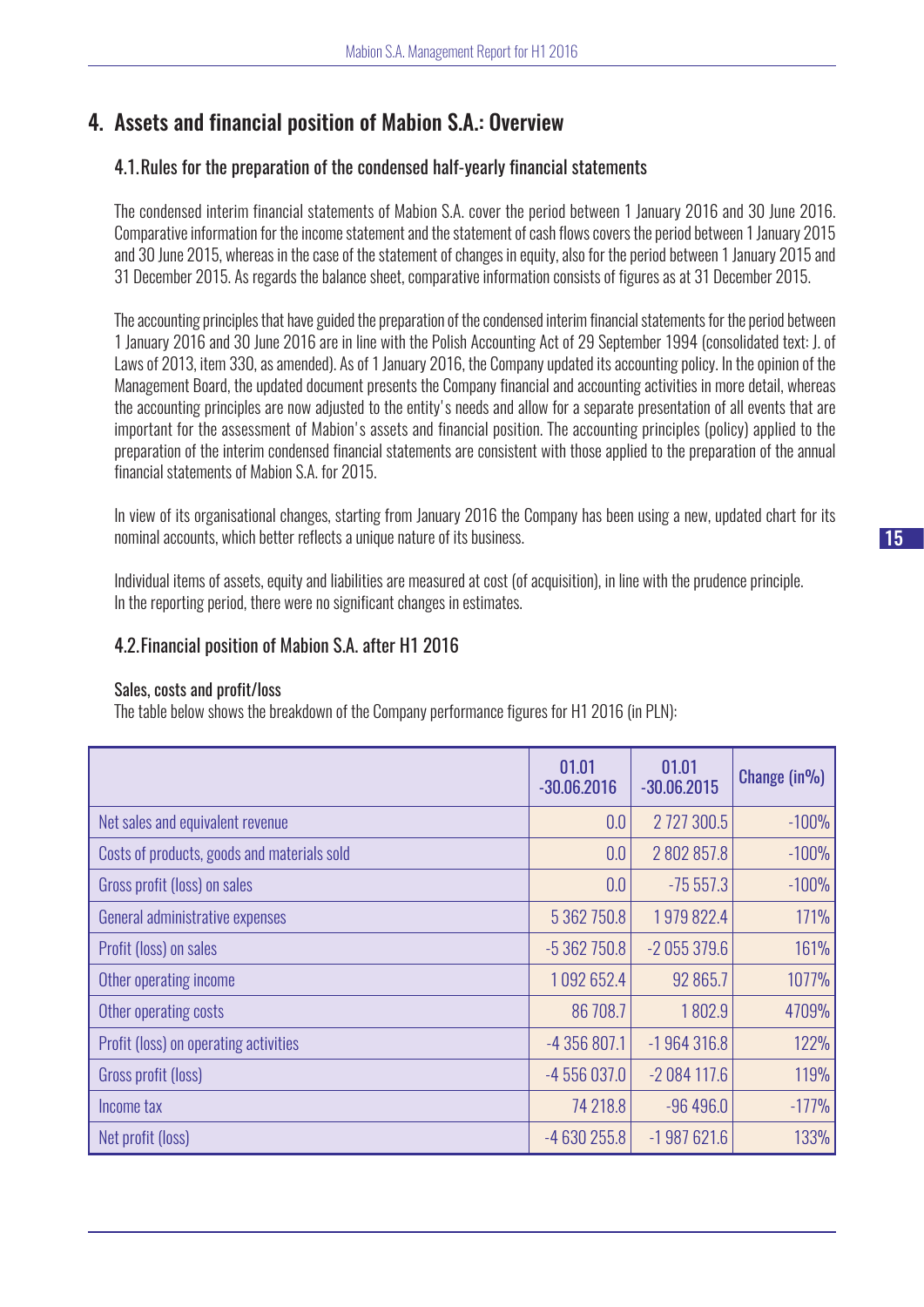In 2016 the Company focused on finalisation of MabionCD20 development, therefore, it did not earn any sales revenue.

In the reporting period, the Company recorded the net loss of 4,630,300 PLN. The loss is attributable to increased general administrative expenses, which are not directly related to the Company's development efforts, especially amortisation/depreciation, costs of utility supplies and the property tax for the newly commissioned facility in Konstantynów Łódzki (ŁSEZ).

Costs of the operating activities over the first six months of 2016, by type, were as follows (in PLN):

| <b>Costs of operating activities</b>                         | 01.01<br>$-30.06.2016$ | 01.01<br>$-30.06.2015$ | Change (in%) |
|--------------------------------------------------------------|------------------------|------------------------|--------------|
| <b>Amortisation/Depreciation</b>                             | 3 263 182.9            | 1046838.3              | 212%         |
| Consumption of materials and energy                          | 6 788 827.3            | 4 277 442.3            | 59%          |
| Third party services                                         | 10 386 313.8           | 9499941.3              | 9%           |
| <b>Taxes and charges</b>                                     | 256 013.6              | 70 744.9               | 262%         |
| <b>Wages and salaries</b>                                    | 3 522 793.1            | 1546378.7              | 128%         |
| Social insurance and other benefits                          | 607 423.0              | 279 373.7              | 117%         |
| Other costs by type                                          | 96 700.2               | 138 394.6              | $-30%$       |
| Value of goods and materials sold                            | 0.0                    | 0.0                    | N/A          |
| <b>TOTAL</b>                                                 | 24 921 253.8           | 16 859 113.6           | 48%          |
| Movements in inventories, products, prepayments and accruals | $-19558503.0$          | $-12076433.4$          | 62%          |
| Own work capitalised (negative figure)                       | 0.0                    | 0.0                    | N/A          |
| Selling costs (negative figure)                              | 0.0                    | 0.0                    | N/A          |
| General administrative expenses (negative figure)            | $-5362750.8$           | $-1979822.4$           | 171%         |
| Cost of products sold                                        | 0.0                    | 2 802 857.8            | $-100%$      |

#### Company assets and their financing

| <b>Assets</b>                    | 30.06.2016     |                  | 31.12.2015     |                  |              |
|----------------------------------|----------------|------------------|----------------|------------------|--------------|
|                                  | value          | <b>structure</b> | value          | <b>structure</b> | Change (in%) |
| <b>Non-current assets</b>        | 197 313 798.74 | 96.86%           | 181 142 038.17 | 93.59%           | 8.93%        |
| Intangible assets                | 13 049.99      | 0.01%            | 0.00           | 0.00%            | N/A          |
| Property, plant and<br>equipment | 69 516 690.00  | 34.12%           | 72 054 749.85  | 37.23%           | $-3.52%$     |
| Long-term receivables            | 110 138.44     | 0.05%            | 110 138.44     | 0.06%            | 0.00%        |
| Long-term investments            | 0.00           | 0.00%            | 0.00           | $0.00\%$         | N/A          |
| Long-term prepayments            | 127 673 920.31 | 62.67%           | 108 977 149.88 | 56.31%           | 17.16%       |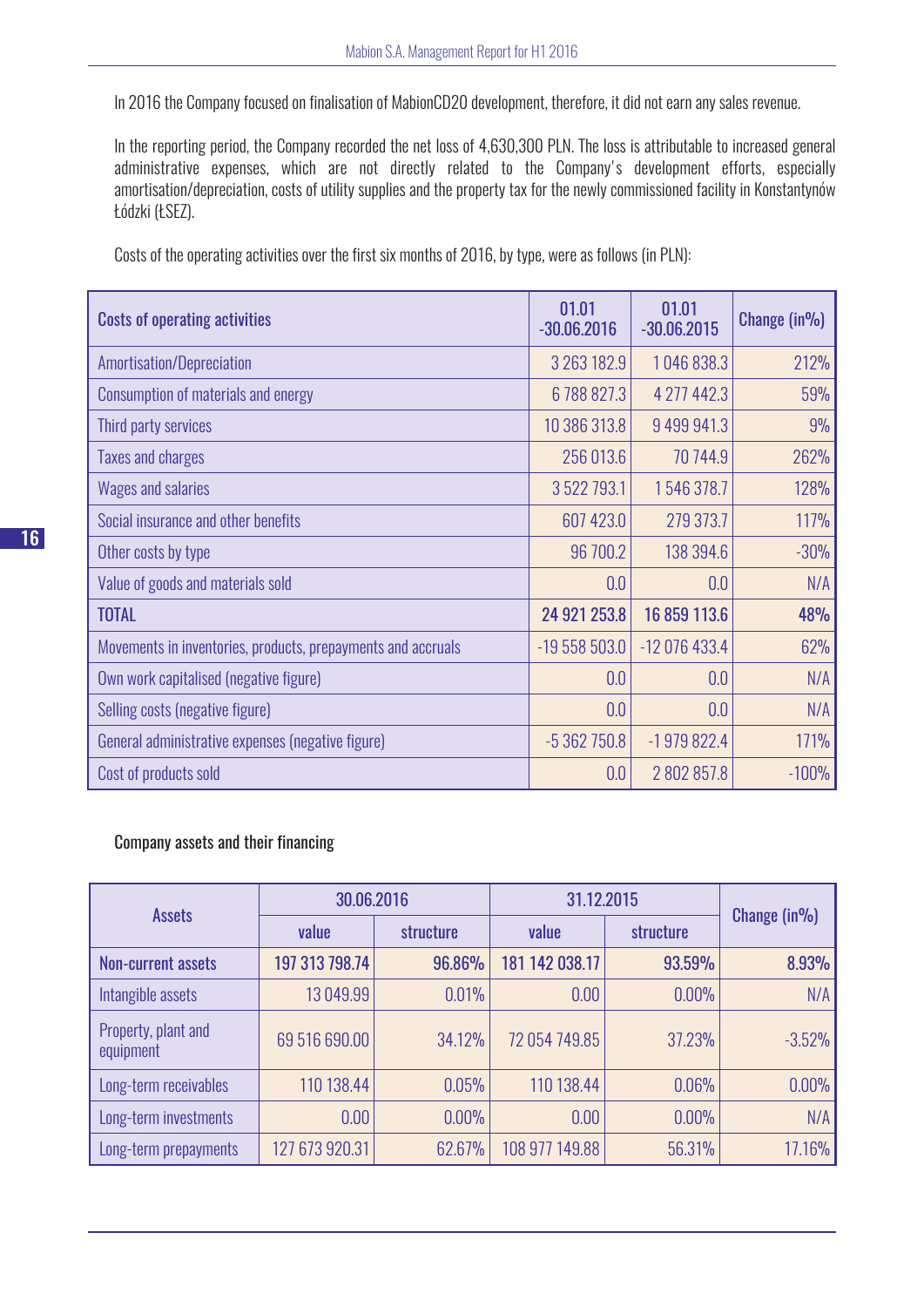|                               | 30.06.2016     |           | 31.12.2015     |                  |              |
|-------------------------------|----------------|-----------|----------------|------------------|--------------|
| <b>Assets</b>                 | value          | structure | value          | <b>structure</b> | Change (in%) |
| <b>Current assets</b>         | 6 401 093.97   | 3.14%     | 12 404 849.80  | 6.41%            | $-48.40%$    |
| Inventories                   | 3 119 279.60   | 1.53%     | 3 119 279.60   | 1.61%            | $0.00\%$     |
| Short-term receivables        | 1 796 964.23   | 0.88%     | 2 693 074.09   | 1.39%            | $-33.27%$    |
| <b>Short-term investments</b> | 915 079.43     | 0.45%     | 6 073 559.57   | 3.14%            | $-84.93\%$   |
| Short-term prepayments        | 569 770.71     | 0.28%     | 518 936.54     | 0.27%            | $9.80\%$     |
| <b>Total assets</b>           | 203 714 892.71 | 100.00%   | 193 546 887.97 | 100.00%          | 5.25%        |

As at 30 June 2016 the assets of Mabion S.A. amounted to 203,714,900 PLN, which accounts for 105.25% of its assets as at 31 December 2015.

The factor that most contributed to the asset increase over the last six months was an increase in long-term prepayments related to the recognition of the development costs thereunder.

Sources of the Company financing include equity, short-term liabilities and accruals. In H1 2016, the equity increase was attributable to the new issue of shares (which was not offset by the need to cover the loss for 2015). Higher liabilities and provisions for liabilities stem from an increase in short-term trade liabilities and borrowings. A decrease in long-term accruals is related to amortisation of earlier subsidies for investment expenditure (debiting to costs of the current period).

| <b>Equity and liabilities</b>                        | 30.06.2016     |                  | 31.12.2015     | Change (in%) |           |
|------------------------------------------------------|----------------|------------------|----------------|--------------|-----------|
|                                                      | value          | <b>structure</b> | value          | structure    |           |
| <b>Equity</b>                                        | 137 105 435.95 | 67.30%           | 127 635 691.78 | 65.95%       | 7.42%     |
| <b>Liabilities and provisions</b><br>for liabilities | 66 609 456.76  | 32.70%           | 65 911 196.19  | 34.05%       | 1.06%     |
| <b>Provisions for liabilities</b>                    | 2 138 506.81   | 1.05%            | 1 271 795.21   | 0.66%        | 68.15%    |
| Long-term liabilities                                | 138 212.64     | 0.07%            | 155 371.13     | 0.08%        | $-11.04%$ |
| <b>Short-term liabilities</b>                        | 16 181 659.56  | 7.94%            | 12 219 466.51  | 6.31%        | 32.43%    |
| <b>Accruals</b>                                      | 48 151 077.75  | 23.64%           | 52 264 563.34  | 27.00%       | $-7.87%$  |
| <b>Total equity and</b><br><b>liabilities</b>        | 203 714 892.71 | 100.00%          | 193 546 887.97 | 100.00%      | 5.25%     |

## Statement of cash flows

The Company cash flows are summarised in the table below:

|                                          | 01.01.2016<br>30.06.2016 | 01.01.2015<br>30.06.2015 | Change (in%) |
|------------------------------------------|--------------------------|--------------------------|--------------|
| Net cash flows from operating activities | $-19499232.2$            | $-7$ 117 562.2           | 174%         |
| Net cash flows from investing activities | $-738$ 173.1             | $-7794380.8$             | $-91%$       |
| Net cash flows from financing activities | 15 078 925.1             | 8 010 766.9              | 88%          |
| <b>Total net cash flows</b>              | $-5158480.1$             | $-6901176.1$             | $-25%$       |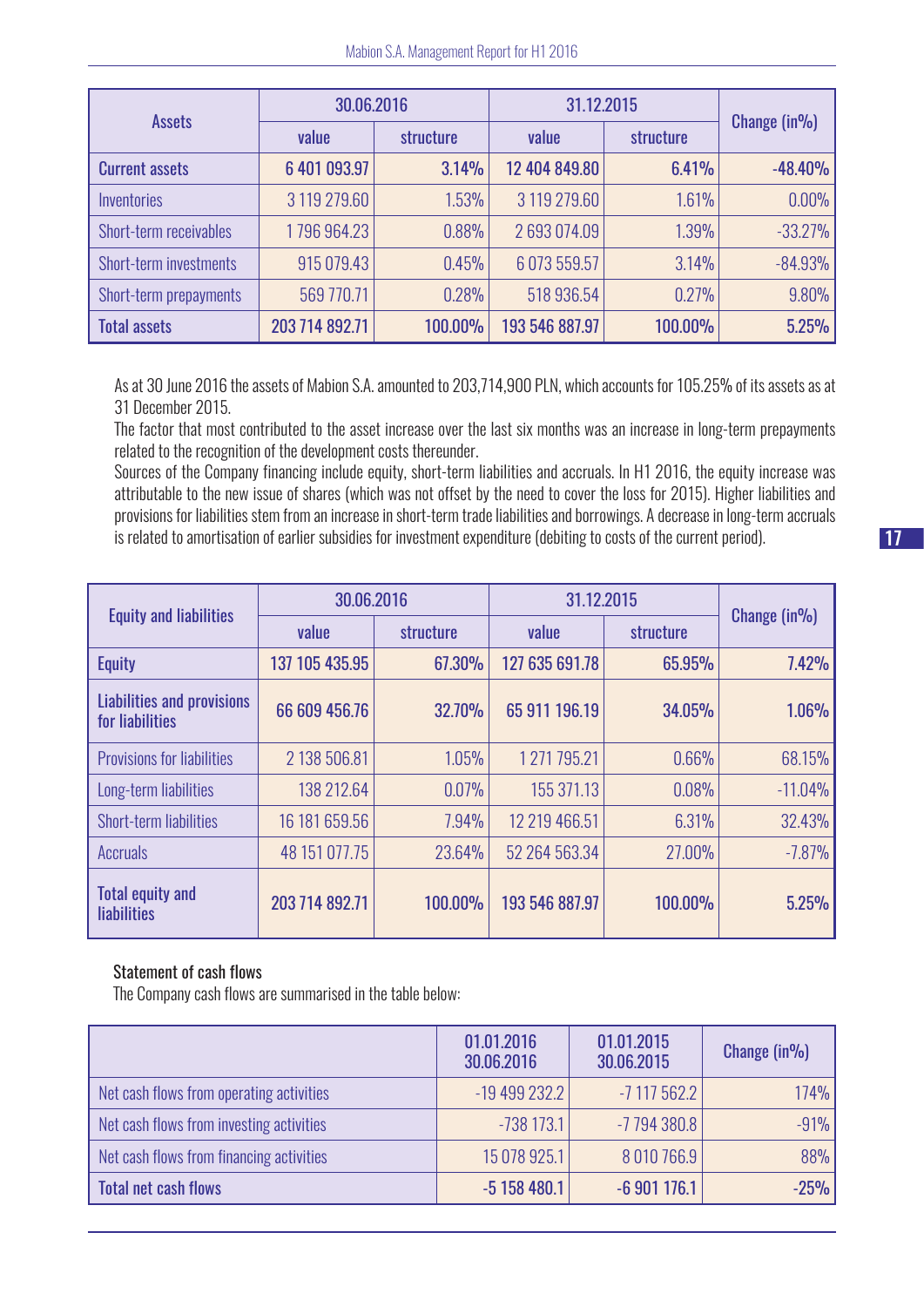In H1 2016 the Company recorded the loss on its operating activities. The most important factor behind the operating flow figure was an increased balance of prepayments (related to capitalisation of development costs).

Owing to the completion of the investment project in Konstantynów Łódzki, cash flows from investing activities were much lower than in the corresponding period last year.

The Company's considerable positive cash flows from financing activities result from the acquisition of shareholder borrowings, with the money converted into new shares.

#### Selected measures for the assessment of the Company's financial position

| <b>Liquidity ratios</b> | <b>Measure</b>        | 30.06.2016 | 31.12.2015 | <b>Calculation algorithm</b>                                                      |
|-------------------------|-----------------------|------------|------------|-----------------------------------------------------------------------------------|
| current                 | multiplication factor | 0.40       | 1.02       | current assets/short-term liabilities                                             |
| quick                   | multiplication factor | 0.17       | 0.72       | (current assets – inventories – short-term<br>prepayments)/short-term liabilities |
| cash                    | multiplication factor | 0.06       | 0.50       | cash/short-term liabilities                                                       |

| <b>Profitability ratios</b> | <b>Measure</b> | 01.01.2016<br>$-30.06.2016$ | 01.01.2015<br>$-30.06.2015$ | <b>Calculation algorithm</b>   |
|-----------------------------|----------------|-----------------------------|-----------------------------|--------------------------------|
| Return on sales (ROS)       | $\frac{0}{0}$  | N/A                         | $-75.36\%$                  | profit on sales/sales revenue  |
| Operating profit<br>margin  | $\frac{0}{0}$  | N/A                         | $-72.0\%$                   | operating profit/sales revenue |
| Net profit margin           | $\frac{0}{0}$  | N/A                         | $-72.9%$                    | net profit/sales revenue       |
| Return on assets<br>(ROA)   | $\frac{0}{0}$  | $-2.3%$                     | $-1.2%$                     | net profit/total assets        |
| Return on equity<br>(ROE)   | $\frac{0}{0}$  | $-3.4\%$                    | $-2.0\%$                    | net profit/equity              |

| Debt ratios          | <b>Measure</b> | 30.06.2016 | 31.12.2015 | <b>Calculation algorithm</b>                         |
|----------------------|----------------|------------|------------|------------------------------------------------------|
| total debt ratio     | $\frac{0}{0}$  | 8.0%       | $6.4\%$    | short- and long-term liabilities/total assets        |
| debt to equity ratio | $\frac{0}{0}$  | 48.6%      | $51.6\%$   | liabilities and provisions for<br>liabilities/equity |
| long-term debt ratio | $\frac{0}{0}$  | 0.1%       | $0.1\%$    | long-term liabilities/total assets                   |

# 4.3.Description of factors and events with material effect on the condensed financial statements

In the reporting period, there were no events of an untypical nature that could have a significant influence on the Company's condensed financial statements.

# 4.4.Factors which will influence the financial performance for at least the upcoming six months

Revenues in the upcoming settlement periods will be closely correlated with the contracts on the registration or distribution of Mabion CD20 (just signed or already performed). The revenue figure may also be influenced by delays (if any) in the talks with prospective partners or by unexpected deviations from schedules to the existing contracts.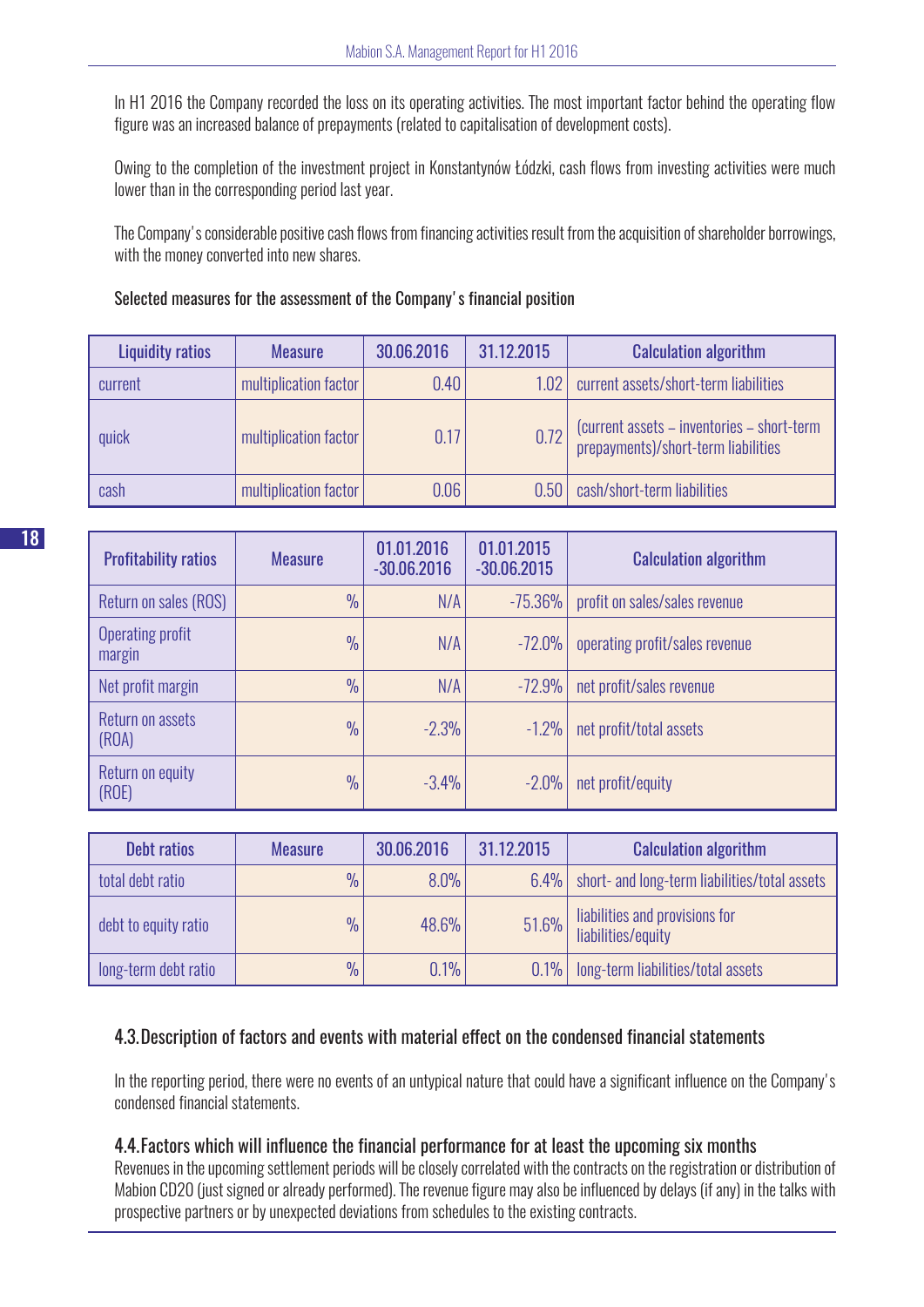# 4.5.Position of the Management Board on the feasibility of the previously published performance forecasts for the year

The Management Board has decided to revoke its financial forecasts (prepared on the introduction of I-series shares to the alternative trading system and published in 2010). The Board also resigned from announcing any financial forecasts.

# 5. Shares and shareholders

# 5.1.Ownership of the share capital

As at 30 June 2016, the Company share capital amounted to 1,150,000 PLN and was divided into 11,500,000 shares with a par value of 0.10 PLN each, including:

- » 450,000 A-series registered preference shares;
- » 450,000 B-series registered preference shares;
- » 450,000 C-series registered preference shares;
- » 450,000 D-series ordinary bearer shares;
- » 100,000 E-series registered preference shares;
- » 100,000 F-series registered preference shares;
- » 20,000 G-series registered preference shares;
- » 2,980,000 H-series ordinary bearer shares;
- » 1,900,000 I-series ordinary bearer shares;
- » 2,600,000 J-series ordinary bearer shares;
- » 790,000 K-series ordinary bearer shares;
- » 510,000 L-series ordinary bearer shares;
- » 360,000 M-series ordinary bearer shares;
- » 340,000 N-series ordinary bearer shares.

A-, B-, C-, E-, F- and G-series shares are multiple-vote shares, giving the holder two votes at the General Meeting. The total number of votes resulting from all issues amounts to 13,070,000 votes.

On 18 May 2016 the Company, Twiti Investments Ltd. and Glatton Sp. z o.o. signed preliminary agreements for the acquisition of not more than 200,000 and 100,000, respectively, O-series ordinary bearer shares at the issue price of 47 PLN per share. In accordance with the agreements, O-series shares were to be acquired by investors, provided that the Management Board adopted a resolution on an increase in the Company share capital within the authorised share capital, pursuant to the authorisation granted to the Board by the Extraordinary General Meeting on 30 September 2015. On 23 May 2016, the Management Board, acting pursuant to § 9a section 1 of the Articles of Association, adopted the resolution on an increase in the Company share capital within the authorised share capital by offering O-series shares with the pre-emptive right excluded. The issue price of O-series shares was determined with the approval of the Supervisory Board and amounted to 47 PLN per share. On 24 May 2016, the Company concluded the following agreements concerning the acquisition of O-series ordinary bearer shares for the unit issue price of 47 PLN:

- an acquisition agreement with Twiti Investments Ltd., under which Twiti Investments Ltd. acquired 200,000 O-series shares;
- an acquisition agreement with Glatton Sp. z o.o., under which Glatton Sp. z o.o. acquired 100,000 O-series shares.

All shares were fully paid up. The actual payment was effected by contractual offsetting of claims under the acquisition agreements with the Company's liabilities under borrowing agreements with the above-mentioned entities, whereas the remaining amount was paid in cash. The agreements were concluded in the implementation of the preliminary agreements referred to above.

On 4 July 2016, the District Court for Łódź-Śródmieście (Łódź City Centre) in Łódź, XX Division of the National Court Register (KRS) registered an increase in the Company share capital from 1,150,000 PLN to 1,180,000 PLN following the issue of 300,000 O-series ordinary bearer shares.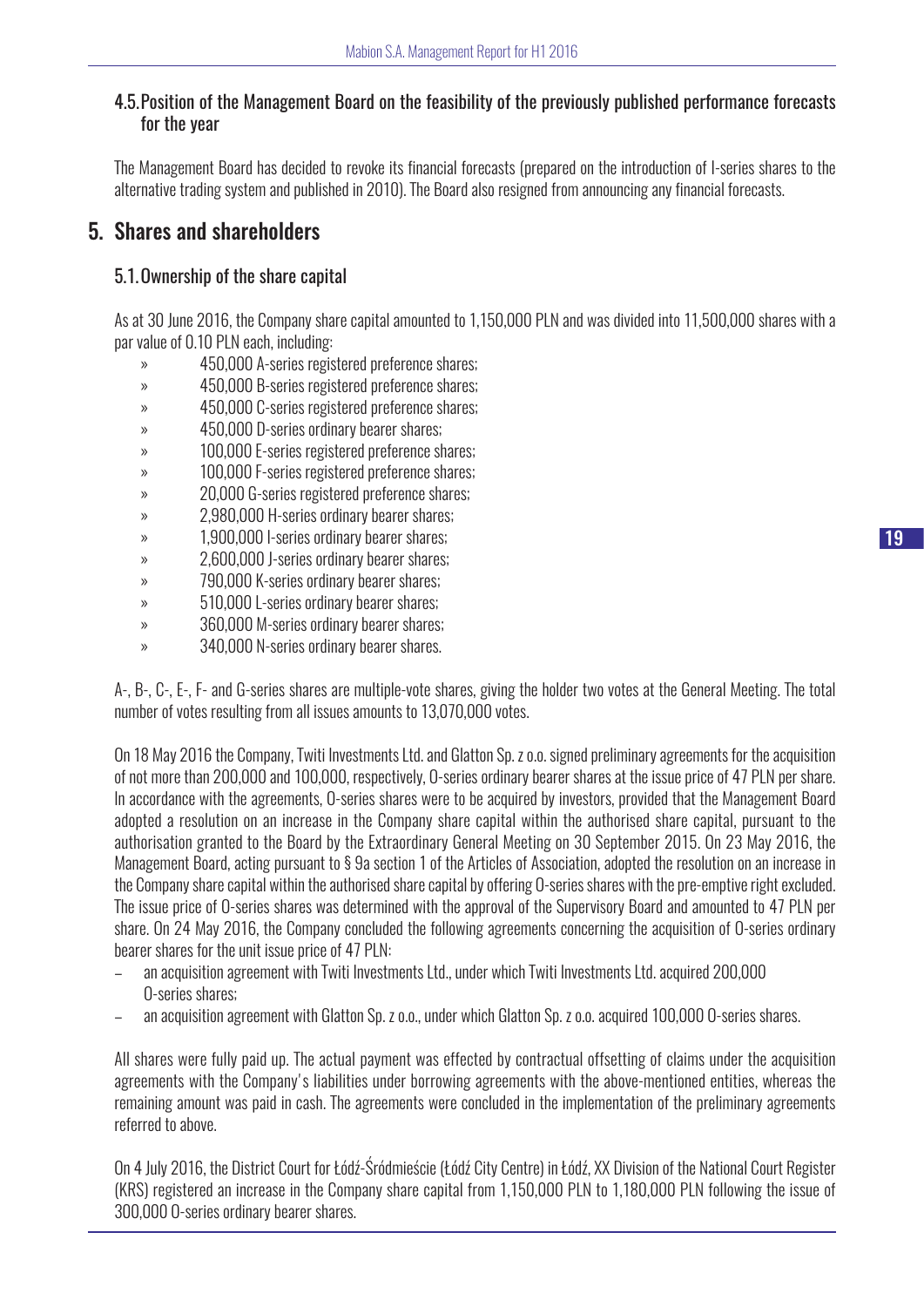As at the date of this report, the Company share capital amounts to 1,180,000 PLN and is divided into 11,800,000 shares with a par value of 0.10 PLN each, including:

- » 450,000 A-series registered preference shares;
- » 450,000 B-series registered preference shares;
- » 450,000 C-series registered preference shares;
- » 450,000 D-series ordinary bearer shares;
- » 100,000 E-series registered preference shares;
- » 100,000 F-series registered preference shares;
- » 20,000 G-series registered preference shares;
- » 2,980,000 H-series ordinary bearer shares;
- » 1,900,000 I-series ordinary bearer shares;
- » 2,600,000 J-series ordinary bearer shares;
- » 790,000 K-series ordinary bearer shares;
- » 510,000 L-series ordinary bearer shares;
- » 360,000 M-series ordinary bearer shares;
- » 340,000 N-series ordinary bearer shares;
- » 300,000 O-series ordinary bearer shares.

A-, B-, C-, E-, F- and G-series shares are multiple-vote shares, giving the holder two votes at the General Meeting. As at the date of this report, the total number of votes resulting from all issues amounts to 13,370,000 votes.

# 5.2.Shareholders holding at least 5% of the total votes

#### Shareholders as at the date of the report for H1 2016

To the knowledge of the Management Board, as at the date of the report for H1 2016 (31 August 2016), the shareholders holding at least 5% of the total votes at the Company's General Meeting of Shareholders are:

| Shareholders with a stake of more than 5%       | <b>Number of</b><br>shares | % of share<br>capital | Number of<br>votes | % of votes<br>held |
|-------------------------------------------------|----------------------------|-----------------------|--------------------|--------------------|
| 1. Twiti Investments Limited                    | 2 499 457                  | 21.18%                | 3078757            | 23.03%             |
| 2. Maciej Wieczorek, indirectly, including via: | 1624876                    | 13.77%                | 2 117 726          | 15.84%             |
| - Glatton Spółka z o.o.*                        | 1004526                    | 8.51%                 | 1004 526           | 7.51%              |
| - Celon Pharma S.A.*                            | 620 350                    | 5.26%                 | 1 113 200          | 8.33%              |
| 3. Polfarmex S.A.                               | 1437983                    | 12.19%                | 1920333            | 14.36%             |
| 4. Funds managed by Amathus TFI S.A.            | 988042                     | 8.37%                 | 988042             | 7.39%              |
| 5. Generali OFE**                               | 893930                     | 7.58%                 | 893 930            | 6.69%              |
| 6. Other shareholders                           | 4 3 5 7 1 2                | 36.91%                | 4 371 212          | 32.69%             |

*\* Mr Maciej Wieczorek holds 100% in the share capital of Glatton Sp. z o.o. and indirectly, via Glatton Sp. z o.o., 100% in Celon Pharma S.A.*

*\*\* In accordance with the list of shareholders at the Ordinary General Meeting held on 7 June 2016.*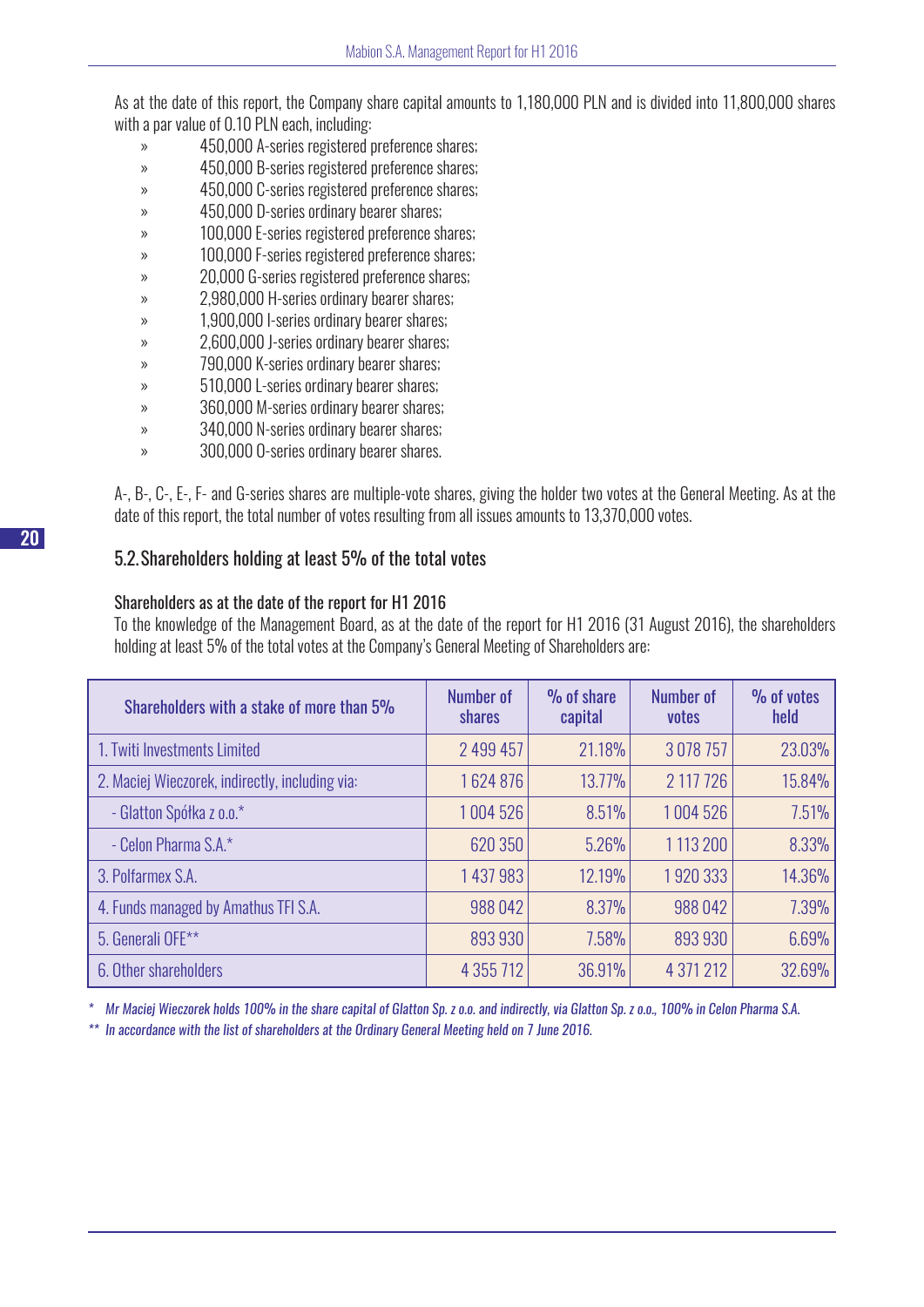#### Shareholders as at the date of the report for Q1 2016

To the knowledge of the Management Board, as at the date of the report for Q1 2016 (11 May 2016), the shareholders holding at least 5% of the total votes at the Company's General Meeting of Shareholders (before the issue of O-series shares) were:

| Shareholders with a stake of more than 5%       | <b>Number of</b><br>shares | % of share<br>capital | <b>Number of</b><br>votes | % of votes<br>held |
|-------------------------------------------------|----------------------------|-----------------------|---------------------------|--------------------|
| 1. Twiti Investments Limited                    | 2.294.457                  | 19.95%                | 2.868.757                 | 21.95%             |
| 2. Maciej Wieczorek, indirectly, including via: | 1.524.876                  | 13.26%                | 2.017.726                 | 15.44%             |
| - Glatton Spółka z o.o.*                        | 904.526                    | 7.87%                 | 904.526                   | 6.92%              |
| - Celon Pharma S.A.*                            | 620,350                    | 5.39%                 | 1.113.200                 | 8.52%              |
| 3. Polfarmex S.A.                               | 1.437.983                  | 12.50%                | 1.920.333                 | 14.69%             |
| 4. Funds managed by Amathus TFI S.A.            | 988.042                    | 8.59%                 | 988042                    | 7.56%              |
| 5. Generali OFE**                               | 892.244                    | 7.76%                 | 892.244                   | 6.83%              |
| 6. Other shareholders                           | 4.362.398                  | 37.93%                | 4.382.898                 | 33.53%             |

*\* Mr Maciej Wieczorek holds 100% in the share capital of Glatton Sp. z o.o. and indirectly, via Glatton Sp. z o.o., 100% in Celon Pharma S.A.*

*\*\* As at 31/12/2015 according to the report of Generali OFE*

# 5.3.Summary of shareholding by managers and supervisors

|                         | Shareholding as at the date of the report<br>for H1 2016<br>(31 August 2016)                                                                                                                                                                                                                                                                                                                          | Shareholding as at the date of the report<br>for Q1 2016<br>$(11$ May 2016)                                                                                                                                                                                                                                                                                                                           |
|-------------------------|-------------------------------------------------------------------------------------------------------------------------------------------------------------------------------------------------------------------------------------------------------------------------------------------------------------------------------------------------------------------------------------------------------|-------------------------------------------------------------------------------------------------------------------------------------------------------------------------------------------------------------------------------------------------------------------------------------------------------------------------------------------------------------------------------------------------------|
| <b>Management Board</b> |                                                                                                                                                                                                                                                                                                                                                                                                       |                                                                                                                                                                                                                                                                                                                                                                                                       |
| <b>Maciej Wieczorek</b> | indirectly, via Glatton Sp. z o.o. (in which he<br>holds 100% of the share capital) and Celon<br>Pharma S.A. (in which he holds, indirectly, via<br>Glatton Sp. z o.o. 100% of the share capital)<br>holds the total of 1,624,876 shares in the<br>Company with a par value of 0.10 PLN each,<br>accounting for 13.77% of the Company share<br>capital and 15.84% of votes at the General<br>Meeting. | indirectly, via Glatton Sp. z o.o. (in which he<br>holds 100% of the share capital) and Celon<br>Pharma S.A. (in which he holds, indirectly, via<br>Glatton Sp. z o.o. 100% of the share capital)<br>holds the total of 1,524,876 shares in the<br>Company with a par value of 0.10 PLN each,<br>accounting for 13.26% of the Company share<br>capital and 15.44% of votes at the General<br>Meeting. |
| <b>Artur Chabowski</b>  | indirectly, via FL Real Investments Holding<br>Limited based in Nicosia (Cyprus), in which<br>Artur Chabowski holds 100% of the share<br>capital, holds the total of 29,649 shares in the<br>Company with a par value of 0.10 PLN each,<br>accounting for 0.25% of the Company share<br>capital and 0.22% of votes at the General<br>Meeting.                                                         | indirectly, via FL Real Investments Holding<br>Limited based in Nicosia (Cyprus), in which<br>Artur Chabowski holds 100% of the share<br>capital, holds the total of 29,649 shares in the<br>Company with a par value of 0.10 PLN each,<br>accounting for 0.26% of the Company share<br>capital and 0.23% of votes at the General<br>Meeting.                                                         |
|                         | Shareholding as at the date of the report for H1<br>2016 (31 August 2016)                                                                                                                                                                                                                                                                                                                             | Shareholding as at the date of the report for Q1<br>2016 (11 May 2016)                                                                                                                                                                                                                                                                                                                                |

21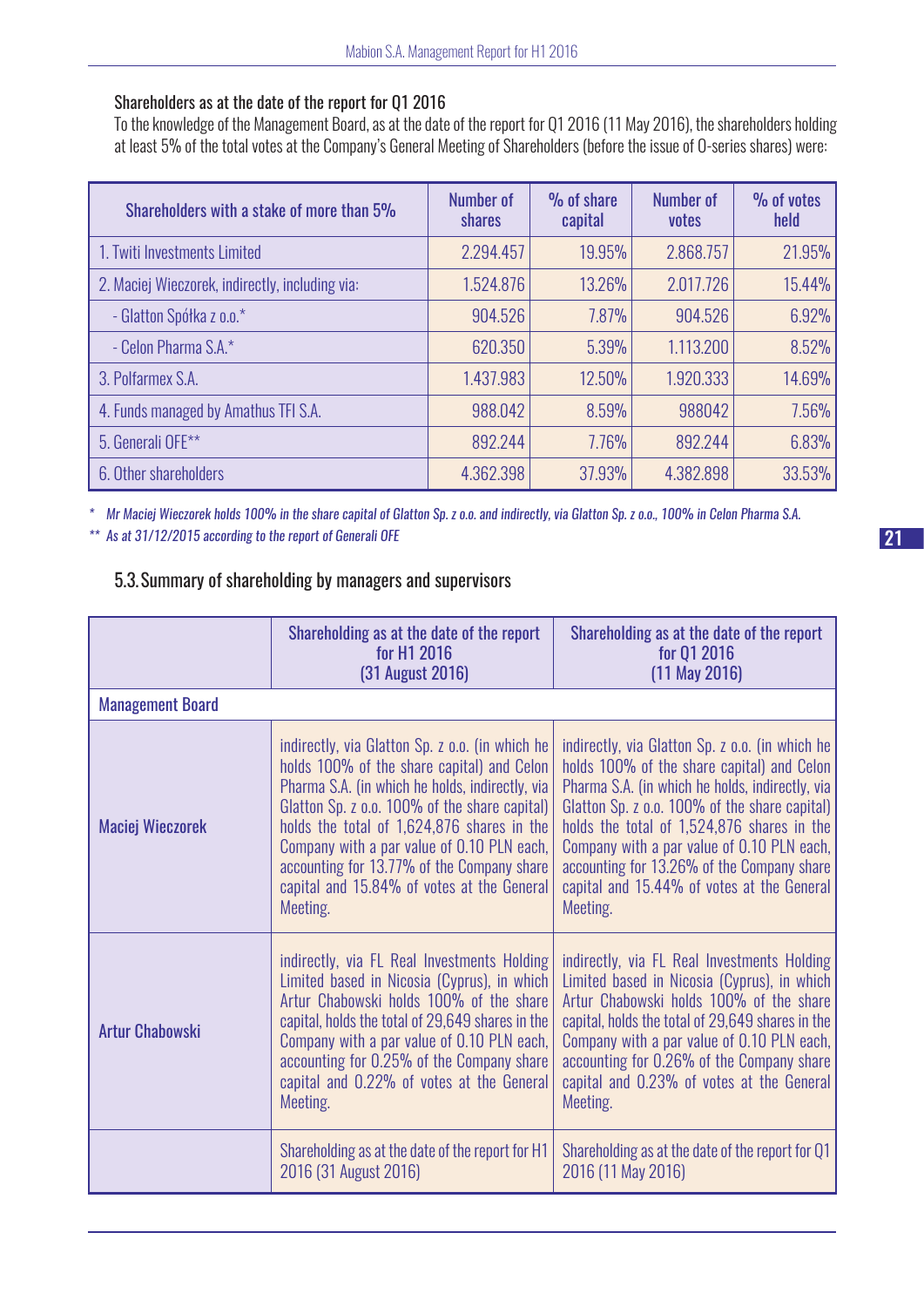|                              | Shareholding as at the date of the report<br>for H1 2016<br>(31 August 2016)                                                                                                                                                                                                                                                                                                                                                             | Shareholding as at the date of the report<br>for Q1 2016<br>$(11$ May 2016)                                                                                                                                                                                                                                                                                                                                                                        |
|------------------------------|------------------------------------------------------------------------------------------------------------------------------------------------------------------------------------------------------------------------------------------------------------------------------------------------------------------------------------------------------------------------------------------------------------------------------------------|----------------------------------------------------------------------------------------------------------------------------------------------------------------------------------------------------------------------------------------------------------------------------------------------------------------------------------------------------------------------------------------------------------------------------------------------------|
| <b>Supervisory Board</b>     |                                                                                                                                                                                                                                                                                                                                                                                                                                          |                                                                                                                                                                                                                                                                                                                                                                                                                                                    |
|                              | directly holds the total of 128,184 ordinary<br>bearer shares with a par value of 0.10 PLN<br>each, accounting for 1.09% of the Company<br>share capital and 0.96% of votes at the General<br>Meeting;                                                                                                                                                                                                                                   | directly holds the total of 128,184 ordinary<br>bearer shares with a par value of 0.10 PLN<br>each, accounting for 1.11% of the Company<br>share capital and 0.98% of votes at the General<br>Meeting.                                                                                                                                                                                                                                             |
| <b>Robert Aleksandrowicz</b> | indirectly, via Twiti Investments Limited based<br>Nicosia (Cyprus), in which Robert<br>in.<br>Aleksandrowicz holds 50% of the share capital<br>and 50% of votes at the general meeting of that<br>company, is a shareholder in Mabion and holds<br>the total of 2,499,457 shares in the Company<br>with a par value of 0.10 PLN each, accounting<br>for 21.18% of the Company share capital and<br>23.03% votes at the General Meeting. | indirectly, via Twiti Investments Limited based<br>Nicosia (Cyprus), in which Robert<br>$\mathsf{in}$<br>Aleksandrowicz holds 50% of the share capital<br>and 50% of votes at the general meeting of that<br>company, is a shareholder in Mabion and holds<br>the total of 2,294,457 shares in the Company<br>with a par value of 0.10 PLN each, accounting<br>for 19.95% of the Company share capital and<br>21.95% votes at the General Meeting. |
| <b>Tadeusz Pietrucha</b>     | indirectly, via Bio-Tech Consulting Sp. z o.o.<br>based in Łódź (in which Tadeusz Pietrucha holds<br>97% of the share capital) holds the total of<br>15,000 shares in the Company with a par value<br>of 0.10 PLN each, accounting for 0.13% of the<br>Company share capital and 0.22% of votes at<br>the General Meeting.                                                                                                               | indirectly, via Bio-Tech Consulting Sp. z o.o.<br>based in Łódź (in which Tadeusz Pietrucha holds<br>97% of the share capital) holds the total of<br>20,005 shares in the Company with a par value<br>of 0.10 PLN each, accounting for 0.17% of the<br>Company share capital and 0.31% of votes at<br>the General Meeting.                                                                                                                         |

Other managers and supervisors did not and do not hold any shares or rights to shares in the Company in the period between the date of the report for Q1 2016 and the date of this report.

# 5.4.Share quotations on the Warsaw Stock Exchange

In H1 2016:

| Reference exchange rate: | 46.96 PLN (15-12-30) |
|--------------------------|----------------------|
| Start date:              | 2016-01-04           |
| End date:                | 2016-06-30           |
| Change:                  | 73.55%               |
| Change:                  | 34.54 PLN            |
| Minimum:                 | 42.00 PLN (16-02-11) |
| Maximum:                 | 87.80 PLN (16-05-18) |
| Average:                 | 58.31 PLN            |
| <b>Trading volume:</b>   | 915,981              |
| Average volume:          | 7387                 |
| Turnover:                | 60.3 million         |
| Average turnover:        | 0.486 million        |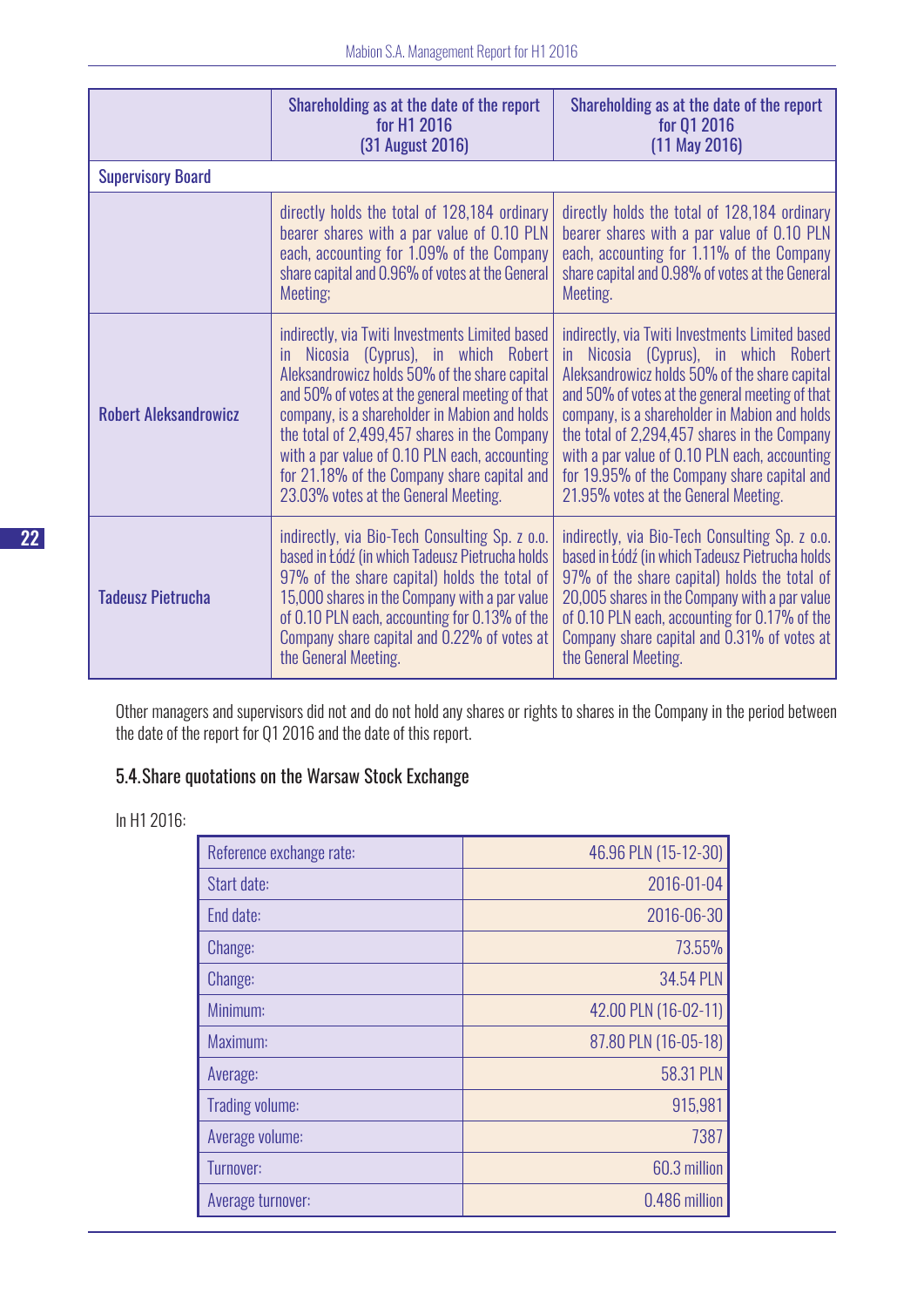

# 6. Other material information and events

## 6.1.Procedures pending before courts, competent arbitration authorities or public administration authorities

In H1 2016 and until the date of this report there were no proceedings pending before courts, competent arbitration authorities or public administration authorities whose individual or aggregate value would equal at least 10% of the Company equity.

## 6.2.Other information that might be important for the assessment of the Company's human resources, assets, financial position, profit/loss and changes thereof, as well as any information considered significant in order to assess Mabion S.A.'s capacity to meet its obligations.

There is no other information that might be important for the assessment of the Company's human resources, assets, financial position, profit/loss and changes thereof or information considered significant in order to assess Mabion S.A.'s capacity to meet its obligations.

# 6.3.Other events

On 8 January 2016, the Company returned to the National Centre for Research and Development (NCBiR) the amount of 3.1 million PLN, received earlier as an advance payment for the implementation of the project: "The clinical development and registration of a humanised monoclonal antibody that binds to the HER2 receptor for the treatment of breast cancer." within the framework of the INNOMED programme. The return was related to the settlement of phase I of the project. The advance payment covered the scope of work that the Company was unable to accomplish at that time. It includes the activities related to the recruitment of subjects with breast cancer in the clinical trial MabionHER2, which the Company has not completed yet. The Company wrote to the agency responsible for settlements of the delays in the implementation and requested for an extension of the Project, which is currently being negotiated with NCBiR.

On 1-2 February 2016 and on 23 March 2016 the Company laboratory in Łódź at 17 Fabryczna St was audited for compliance with the principles of Good Laboratory Practice (GLP) by the Bureau for Chemical Substances. The audit confirmed the laboratory's compliance with GLP, including in terms of reliability of test results (since the planning stage) and correct storing of source data and reports in such a way as to allow for a comprehensive traceability and reproducibility of tests. As a result the laboratory certification was upheld.

The GLP certificate confirms a high level of testing quality and reliability, and do it is not necessary to repeat the tests in the Member States of the Organisation for Economic Cooperation and Development (OECD).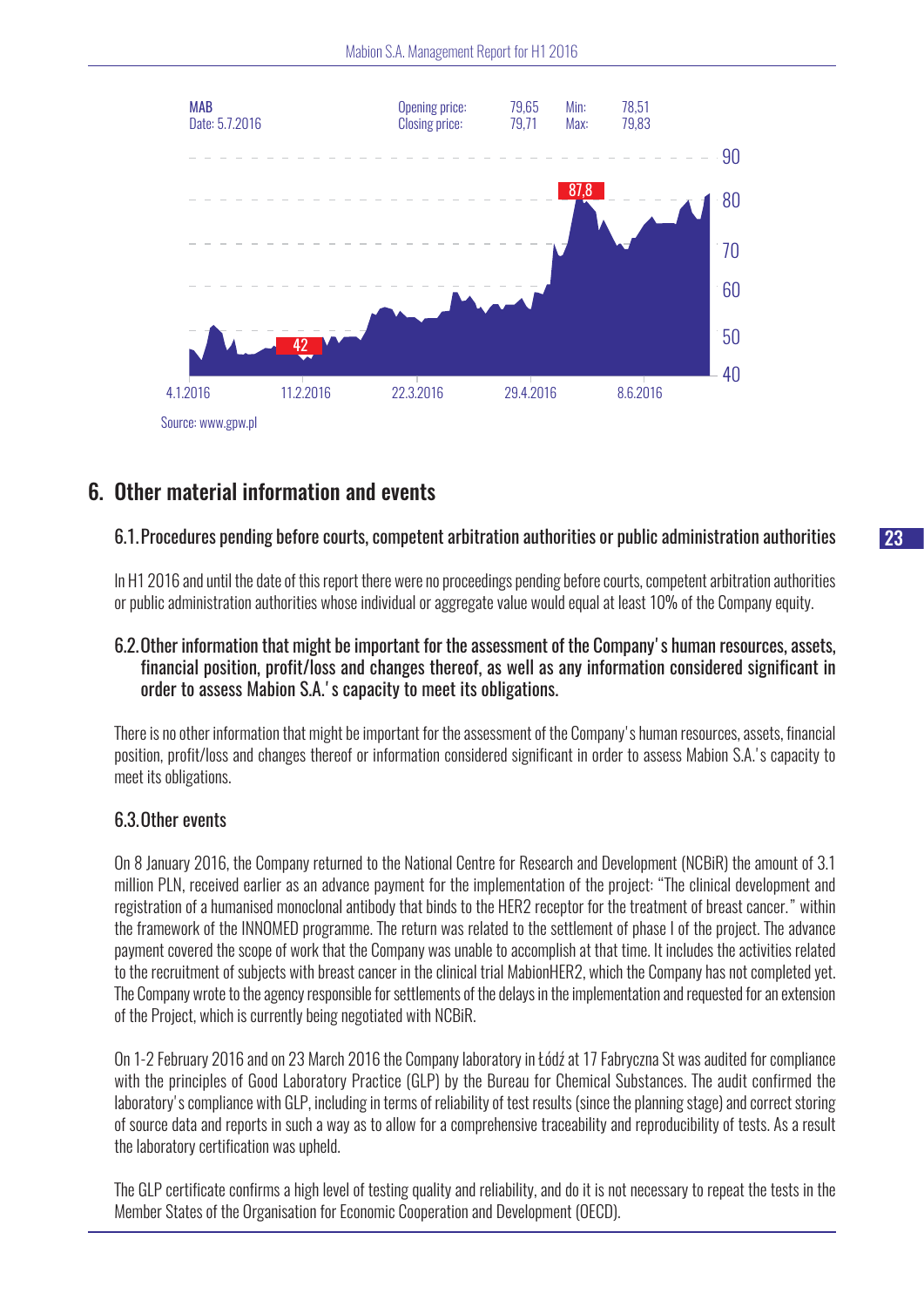On 22 February 2016, in Warsaw, the Company held a meeting for individual and institutional investors during which it discussed current events at Mabion S.A. and the Company plans for 2016.

By the end of March 2016, the Company had managed to launch a microbiology lab in Konstantynów Łódzki to work in accordance with the GMP (Good Manufacturing Practice) with the focus on the analyses of microbiological purity of the environment and the product, and the product sterility. This was significant progress in the planned tasks of the Quality Control Department.

On 9 and 10 May 2016, the representatives of Mabion S.A. took part in BioForum – another edition of the most important event in the Polish biotechnology industry. Later on, on 16 May, Mabion – as the leading Polish biotechnology company – presented itself during the second edition of the Polish Capital Markets Conference held in New York and organised by the Warsaw Stock Exchange, IPOPEMA Securities and Auerbach Grayson. The conference was to promote Polish companies and the Polish market among a broadly ranging group of American investment vehicles. Mabion had the opportunity to present its latest achievements, strategies and prospects during several dedicated meetings. It was also an opportunity to establish new business relationships with the best industry managers in the U.S.

In May 2016 the Company received a letter from the Polish Agency for Enterprise Development (PARP) communicating the acceptance of its report on the implementation of industrial research and development work, together with the economic analysis and market research related to the implementation of the project: "Innovative technology of double cutting for obtaining modern analogs of human insulin". The Agency also stated that the results obtained did not have to be implemented under the funding agreement. Accordingly, the Company was released from the obligation to implement the results of its industrial research or development work in the form, scope and within the time limits specified in the funding application.

On 7 June 2016 the Supervisory Board selected PricewaterhouseCoopers Sp. z o.o. with its registered office in Warsaw, Al. Armii Ludowej 14 to be a statutory auditor of the financial statements for 2016. PricewaterhouseCoopers Sp. z o.o. has been entered on the list of entities authorised to audit financial statements, kept by the National Council of Statutory Auditors (KRBR) under No. 144. The auditor was selected in line with the applicable laws and professional standards. The Company has used the entity's services before: it reviewed the interim statements for the period: 1 January 2015 – 30 June 2015 and audited the annual statements for 2015.

On 24 June 2016 the National Labour Inspectorate (PIP) in Łódź delivered a favourable opinion on Mabion's compliance with the OHS requirements as regards the facilities, rooms, workstations and work processes at the Company location in Konstantynów Łódzki at 60 gen. Mariana Langiewicza St.

Then, on 27 June 2016, the State Sanitary Inspector for the Voivodeship in Łódź issued a decision in which the authority gave a positive opinion on compliance with the work hygiene requirements in the contained use of Class 1 GMO at the Company headquarters in Łódź, at 17 Fabryczna St and the location in Konstantynów Łódzki, at 60 gen. Mariana Langiewicza St.

These decisions were necessary for the Company to apply for the status of a genetic engineering plant from the Ministry of the Environment. The Company currently expects a relevant ministerial decision.

In the period between 27 June and 18 July 2016, the Company announced public consultations on granting an integrated permit to operate a plant. This is the last phase of the approval process of the Company's application related to the facility in Konstantynów Łódzki, filed with the Marshal's Office in Łódź.

In the reporting period, the Company continued with its efforts to launch a large-scale production in Konstantynów Łódzki. From January to June 2016 the Company carried out intensive process testing of the production line for commercial manufacturing of monoclonal antibodies in Konstantynów Łódzki. In the period from April to June, a technological batch was run in a mixed system, with 2x250 l bioreactor production followed by the product purification on the commercial line. This is the first of the two-step technology transfer process, when it is assessed how the change in the place of manufacture itself influences the product. The second step will be a change in the scale of bioreactor production. The first series will be run in Q4 2016.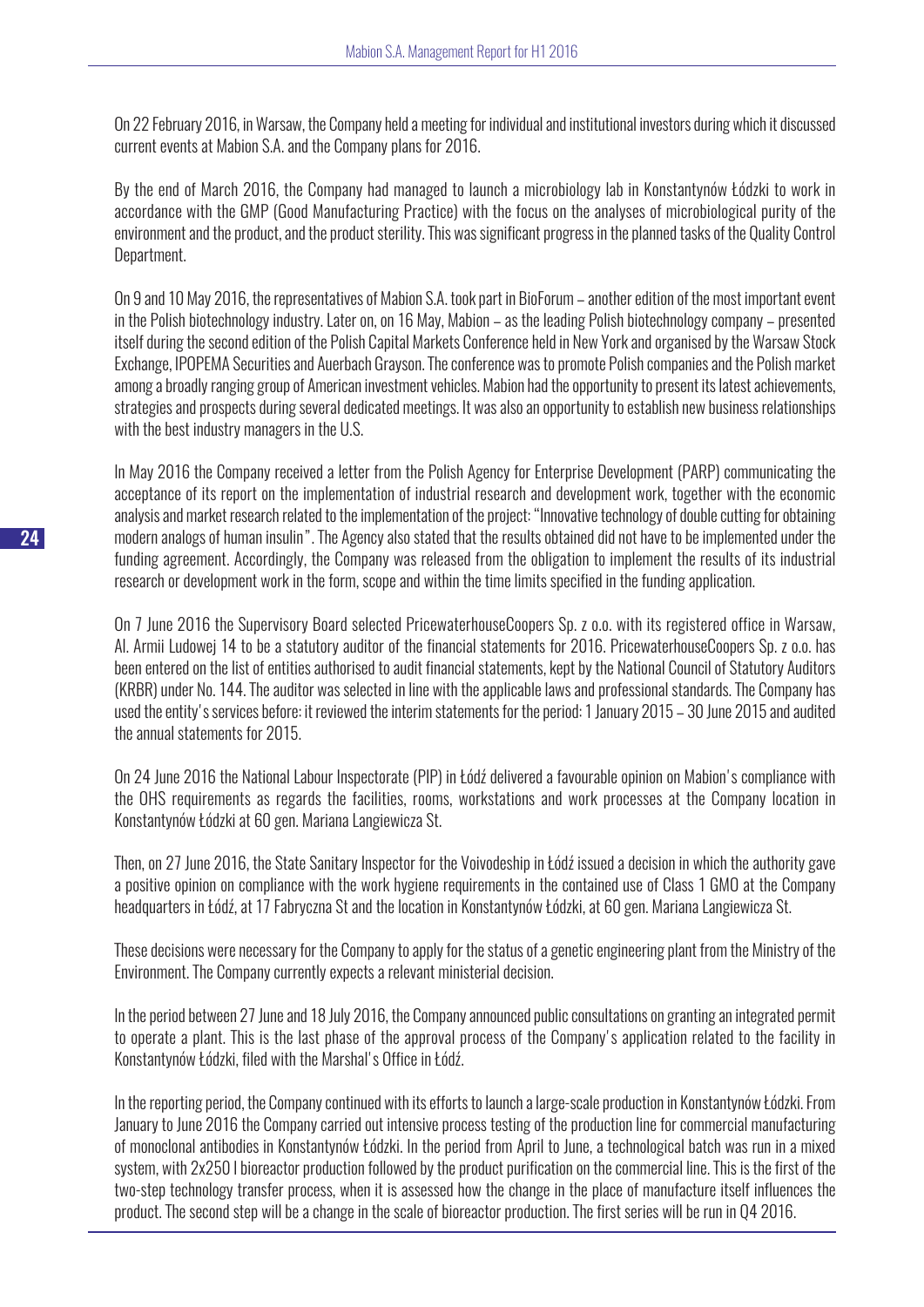On 27 April 2016 a licence agreement (the Agreement) expired with Biolotus Biotech, based in Rio de Janeiro (Biolotus). The Agreement concerned the intended cooperation between Mabion S.A. and Biolotus on the registration, analysis and sales of Mabion CD20 in Brazil and, in the longer term, handling the entire medicine production process in that country – up to the final product stage.

In the reporting period, the parties have chosen not to sign new agreements.

In August 2016 Laboratorio LKM S.A. (Argentina) terminated the distribution agreement for Mabion CD20 in the territory Argentina. At the moment the Company considers the EU and U.S. to be its main target markets for Mabion CD20, which does not exclude, however, the acquisition of distributors elsewhere, including on the Argentinean market, depending on market conditions and the Company's future standing.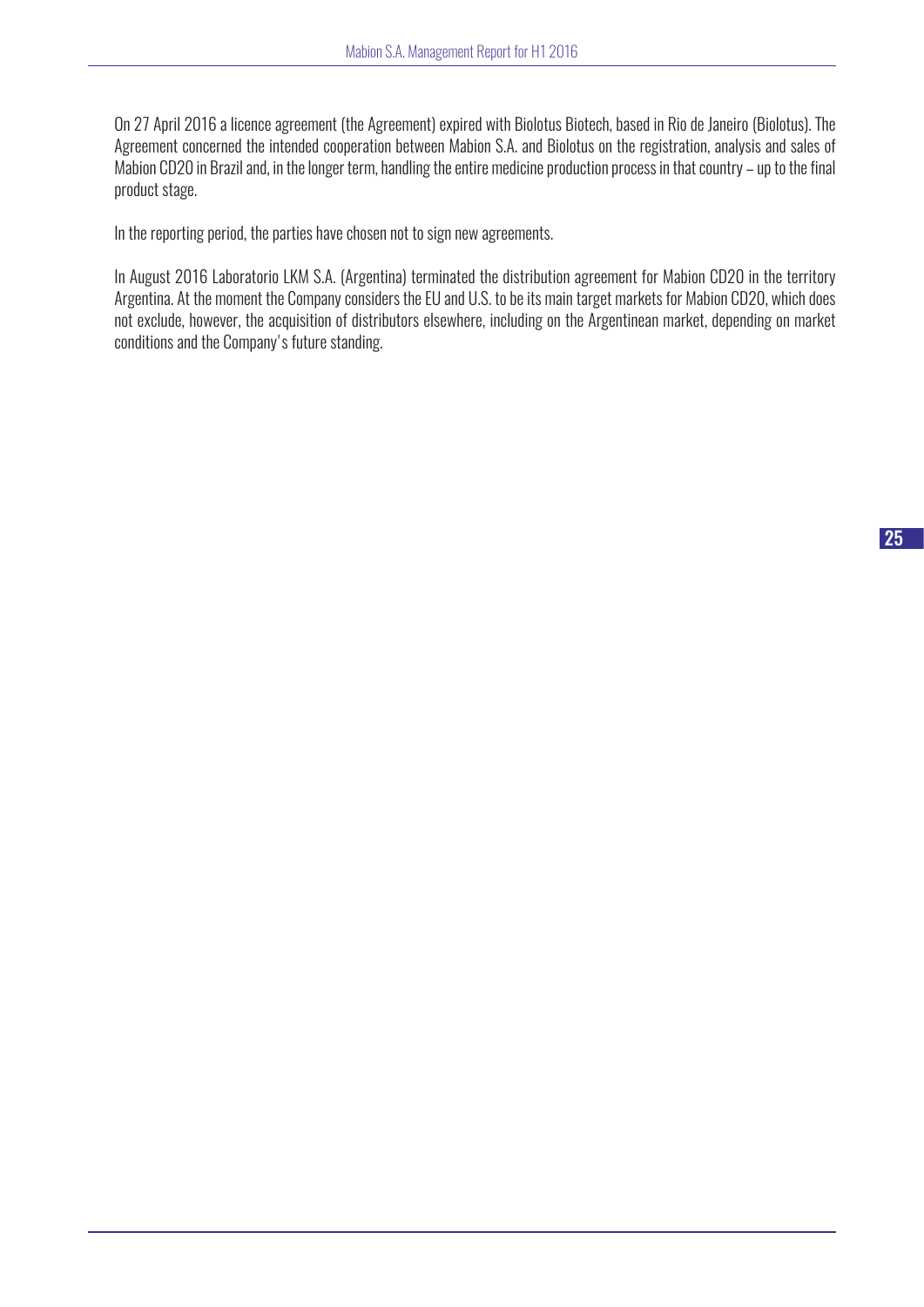# Management Board

Konstantynów Łódzki, on 31.08.2016 President of the Management Board Maciej Wieczorek

Member of the Management Board Jarosław Walczak7

Member of the Management Board Sławomir Jaros

Member of the Management Board Artur Chabowski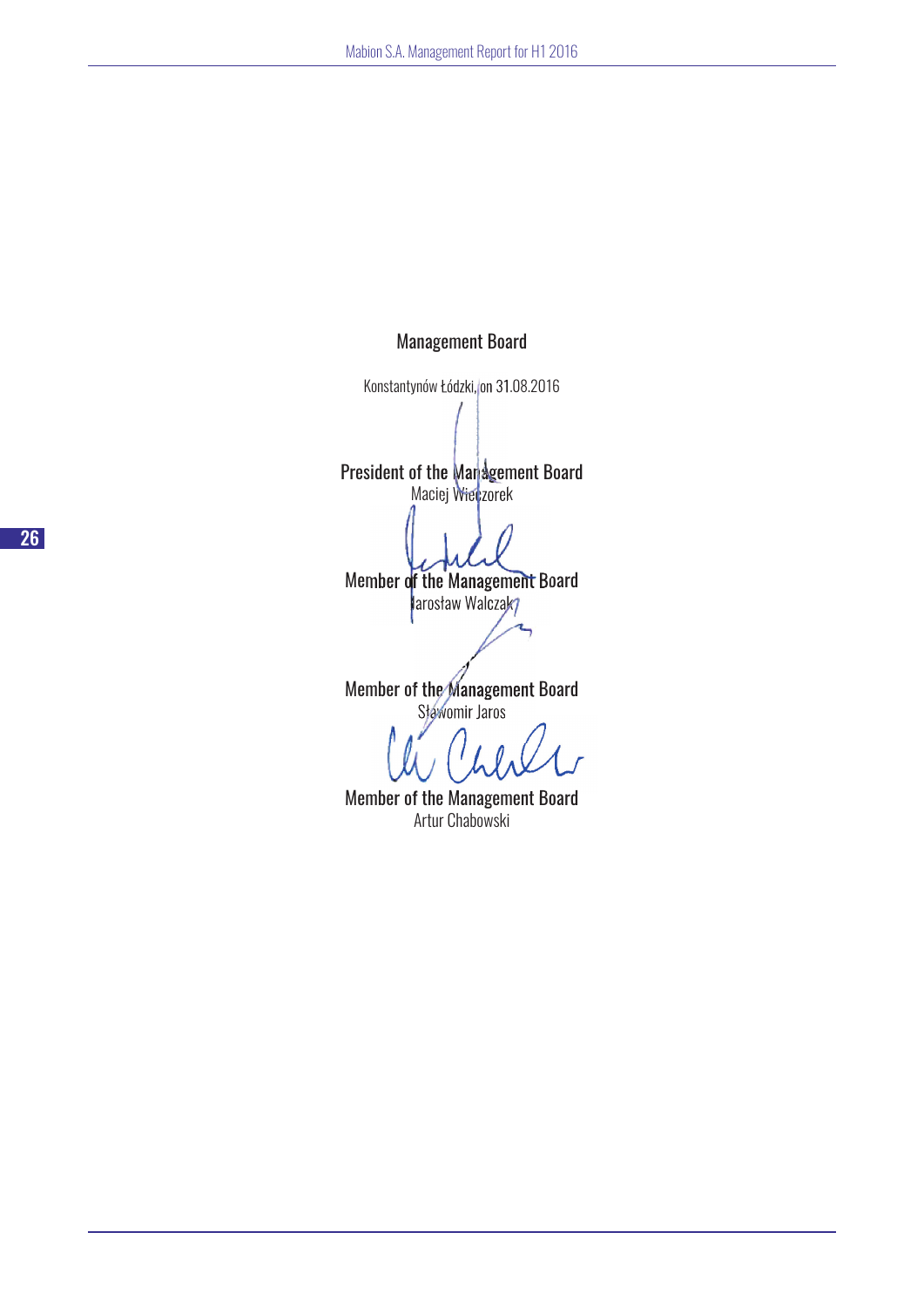27